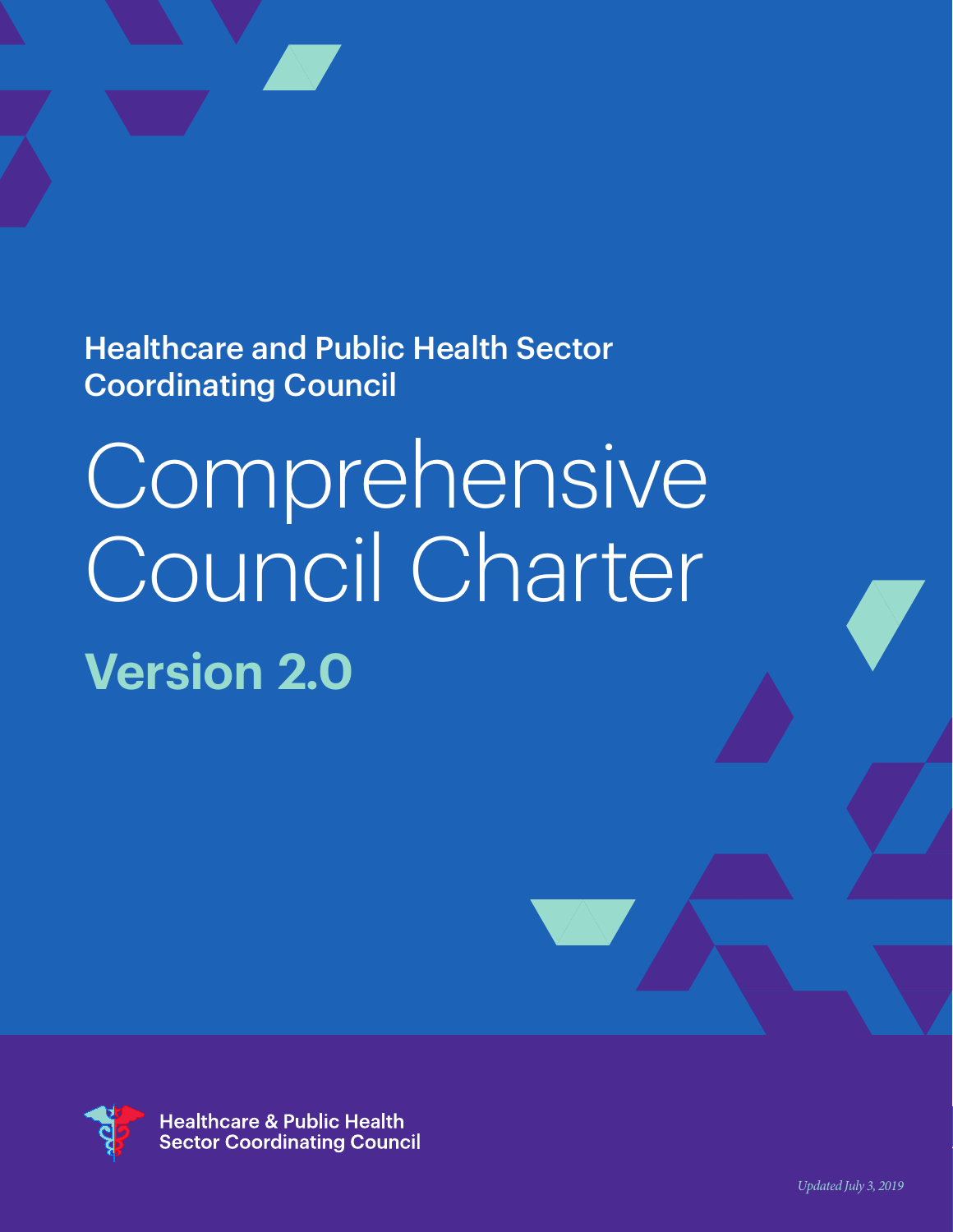# **Contents**

| 4  | <b>I. Introduction</b>                                  |
|----|---------------------------------------------------------|
| 4  | <b>1.1 CHARTER PURPOSE</b>                              |
| 4  | <b>1.2 COUNCIL MISSION</b>                              |
| 4  | <b>1.3 BACKGROUND AND CORE FUNCTIONS OF THE COUNCIL</b> |
| 5  | <b>1.4 INCLUSIVE APPROACH TO HPHSCC MEMBERSHIP</b>      |
| 5  | <b>1.5 HPHSCC STRATEGIC PARTNERSHIP FUNCTION</b>        |
| 6  | 1.5.1 Information and Guidance                          |
| 6  | 1.5.2 Influence and Expertise                           |
| 6  | 1.5.3 HPHSCC Organizational Structure                   |
| 8  | <b>II. Sub-Sectors</b>                                  |
| 8  | <b>2.1 MEMBERSHIP</b>                                   |
| 9  | <b>2.2 ROLES AND RESPONSIBILITIES</b>                   |
| 9  | 2.2.1 Definitional Scope                                |
| 9  | 2.2.2 Roles and Activities                              |
| 9  | <b>2.3 OPERATING PROCEDURES</b>                         |
| 10 | 2.3.1 Decision-Making Process                           |
| 10 | 2.3.2 Election of Sub-Sector Leaders                    |
| 10 | 2.3.3 Meeting Cycle                                     |
| 11 | <b>III. Executive Committee</b>                         |
| 11 | <b>3.1 MEMBERSHIP</b>                                   |
| 11 | <b>3.2 ROLES AND RESPONSIBILITIES</b>                   |
| 11 | 3.2.1 Definitional Scope                                |
| 11 | 3.2.2 Roles and Activities                              |
| 12 | 3.2.3 Modifying the Charter                             |
| 12 | <b>3.3 OPERATING PROCEDURES</b>                         |
| 12 | 3.3.1 Executive Committee Decision Making Guidelines    |
| 13 | 3.3.2 Term Rotation Process                             |
| 13 | 3.3.3 Meeting Cycles                                    |
| 14 | <b>IV. Past Officers Advisory Group</b>                 |
| 14 | <b>4.1 MEMBERSHIP</b>                                   |
| 14 | <b>4.2 ROLES AND RESPONSIBILITIES</b>                   |

A AT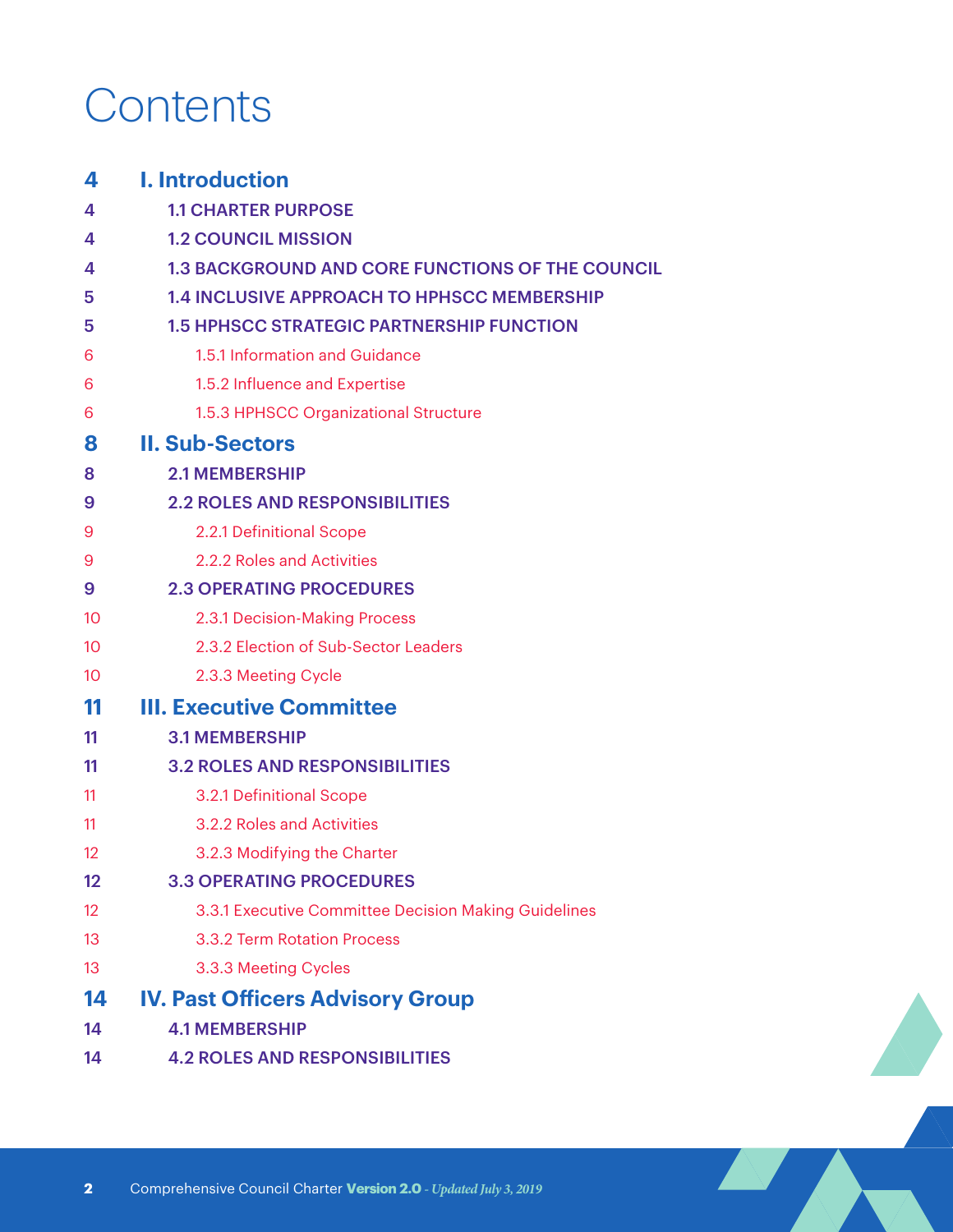| 15 | <b>V. Standing Workgroups</b>               |  |
|----|---------------------------------------------|--|
| 15 | <b>5.1 MEMBERSHIP</b>                       |  |
| 15 | <b>5.2 ROLES AND RESPONSIBILITIES</b>       |  |
| 15 | <b>5.3 OPERATING PROCEDURES</b>             |  |
| 15 | 5.3.1 Decision Making Process               |  |
| 15 | 5.3.2 Meeting Cycles                        |  |
| 16 | <b>VI. Task Groups</b>                      |  |
| 16 | <b>6.1 MEMBERSHIP</b>                       |  |
| 16 | <b>6.2 ROLES AND RESPONSIBILITIES</b>       |  |
| 16 | <b>6.3 OPERATING PROCEDURES</b>             |  |
| 16 | <b>6.3.1 Decision Making Process</b>        |  |
| 16 | 6.3.2 Meeting Cycles                        |  |
| 17 | <b>VII. End of Membership</b>               |  |
| 19 | <b>Appendix</b>                             |  |
| 20 | <b>Appendix A: Glossary of Acronyms</b>     |  |
| 21 | <b>APPENDIX B: HPHSCC ETHICS GUIDELINES</b> |  |
| 21 | <b>I. HPHSCC Ethics Guidelines</b>          |  |
| 21 | II. Process                                 |  |
| 22 | III. Federal Ethics Legal Considerations    |  |
| 26 | <b>Signature Page</b>                       |  |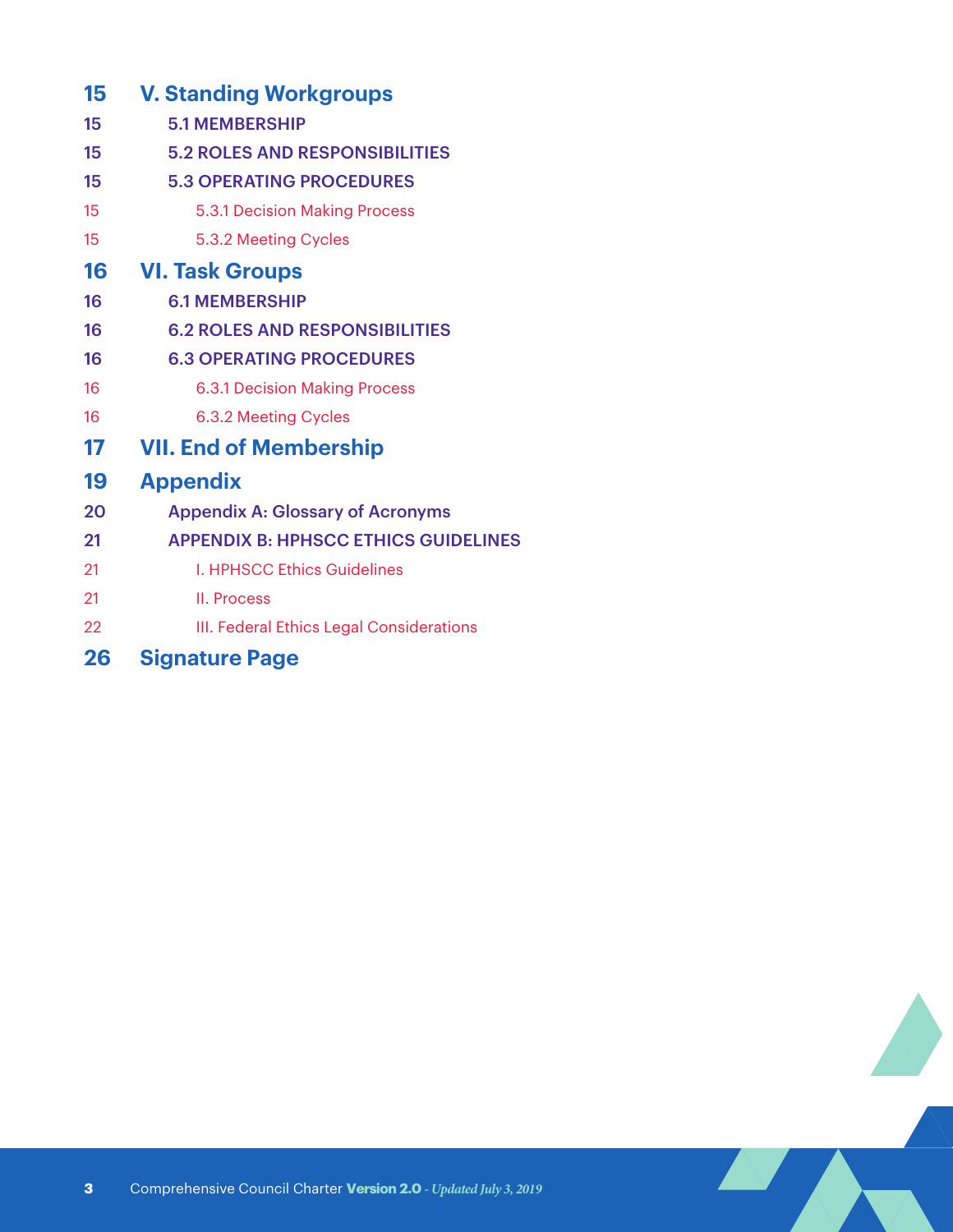# <span id="page-3-0"></span>I. Introduction

# **1.1 CHARTER PURPOSE**

The Healthcare and Public Health Sector Coordinating Council (HPHSCC, or SCC) Charter serves as a governance document that outlines the Council's:

- organizing principles
- organizational structure
- core functions of the Council, and
- general operating guidelines.

# **1.2 COUNCIL MISSION**

The nation depends on the continuity and availability of its healthcare system, especially during disasters and emergencies. Every region in the U.S. is subject to a variety of natural man-made (unintentional or intentional) and technological threats and events that may directly or indirectly disrupt the integrity of healthcare operations.

If the infrastructure that the healthcare and public health sector relies on breaks down or stops working, that could disrupt the ability to provide essential services to the communities we serve. By protecting our nation's healthcare and public health infrastructure through coordinated efforts, we can better ensure that vital healthcare and public health services are available when maliscious events occur or when disaster strikes.

# **1.3 BACKGROUND AND CORE FUNCTIONS OF THE COUNCIL**

The HPHSCC has been established to serve as the *Sector Coordinator* (as defined in the 2003 Homeland Security Presidential Directive 7 and modified in the 2013 Presidential Policy Directive 21 by the Secretary of the Department of Health and Human Services (HHS) and the Department of Homeland Security (DHS). The HPHSCC serves as the private sector counterpart and partner to the Healthcare and Public Health Government Coordinating Council (HPHGCC, or GCC).

HPHSCC Core Functions (not limited to), include working with private and public partners to:

- Develop guides and checklists to prepare sector members to recover from a critical incident or event
- Implement the National Infrastructure Protection Plan (NIPP) sector partnership and risk management framework and the National Health Security Strategy
- Develop protective programs and actions to defend against, prepare for, and mitigate the consequences of a terrorist attack or other hazards
- Provide guidance on Healthcare and Public Health critical infrastructure protection
- Communicate the needs of the Healthcare and Public Health Sector throughout government, and across private sector partners
- Measure the sector's performance toward sector protection priorities
- Encourage information sharing among all sector partners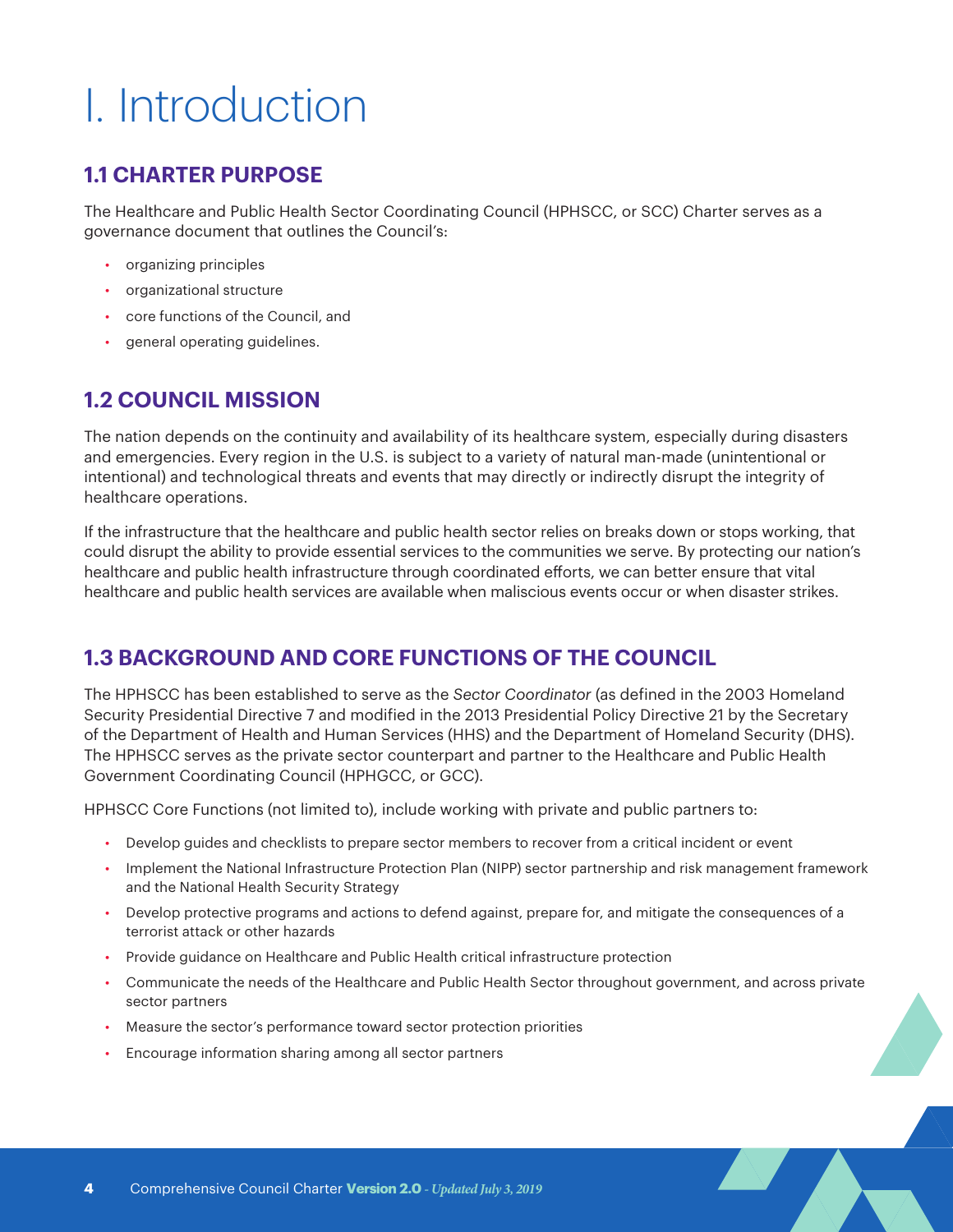- <span id="page-4-0"></span>• Submit sector plans and reports to the U.S. Department of Homeland Security
- Sustain the essential functions of the Nation's healthcare and public health delivery system and to support effective emergency preparedness and response to nationally significant hazards or events
- Public and private sector partners will evaluate risks; coordinate plans and policy; and provide guidance to prevent, protect, mitigate, respond to, and recover from all hazards that pose a threat to the Sector's critical infrastructure
- Independent of, or in collaboration with our GCC partners, the HPHSCC Leadership shall serve, the Offices of the Secretary for the Department of Health and Human Services, Assistant Secretary for Preparedness and Response, and to the Office of the Secretary for the Department of Homeland Security, as trusted advisors on matters of Healthcare and Public Health Readiness and Response to actual and perceived threats to our Nation's Health Security
- Independent of, or in collaboration with our GCC partners, the HPHSCC shall serve our membership, as well as the community we serve, as a coordinating group during times of regional or national, healthcare or public health crisis. The HPHSCC Executive Committee will collaborate with independent or organized groups of subject matter experts to best inform and lead the HPHSCC

# **1.4 INCLUSIVE APPROACH TO HPHSCC MEMBERSHIP**

Any domestic U.S. entity, for-profit or non-profit, whose professional, business, or operational activity supports the nation's health security and the core national healthcare system is eligible for HPHSCC membership. This includes but not limited to: self-employed physicians, owners and operators of healthcare facilities, health care organizations and suppliers as well as professional associations, professional societies, and agencies or organizations with subject matter experts that contribute to the mission of the HPHSCC.

Membership requires a level of participation; however, participation is broadly defined to be as inclusive as possible. Formal involvement in the HPHSCC governance bodies and workgroups is encouraged, but not required. Additional membership venues for participation in HPHSCC efforts, include:

- contribution to and/or utilization of one or more products and services offered by the HPHSCC, such as: online tools, safety guides, secure channels, priority alerts, and conference calls;
- responding to HPHSCC inquiries and requests for information;
- communicating questions and concerns to committees; and
- talking with others about critical infrastructure issues and the efforts of the HPHSCC.

# **1.5 HPHSCC STRATEGIC PARTNERSHIP FUNCTION**

The strategic function of the HPHSCC (see Figure 1) is to serve as a partnership organization interfacing between the private sector and the public sector including principally the HPHGCC, HHS, DHS, other federal, state and local governments, and response agencies. The HPHSCC's partnership function has essential dependencies on the continuity of other critical infrastructure providers, represented by other sector coordinating councils. Therefore, we actively encourage partnerships with other Sector Specific Agencies and Sector Coordinating Councils to prepare for and respond to healthcare needs across our nation.

In addition to coordinating, managing and maintaining these private sector collaborations with the public sector, the HPHSCC is responsible for using these relationships to mobilize and align owner/ operator activities at the individual and collective level, and ultimately ensure the effective identification,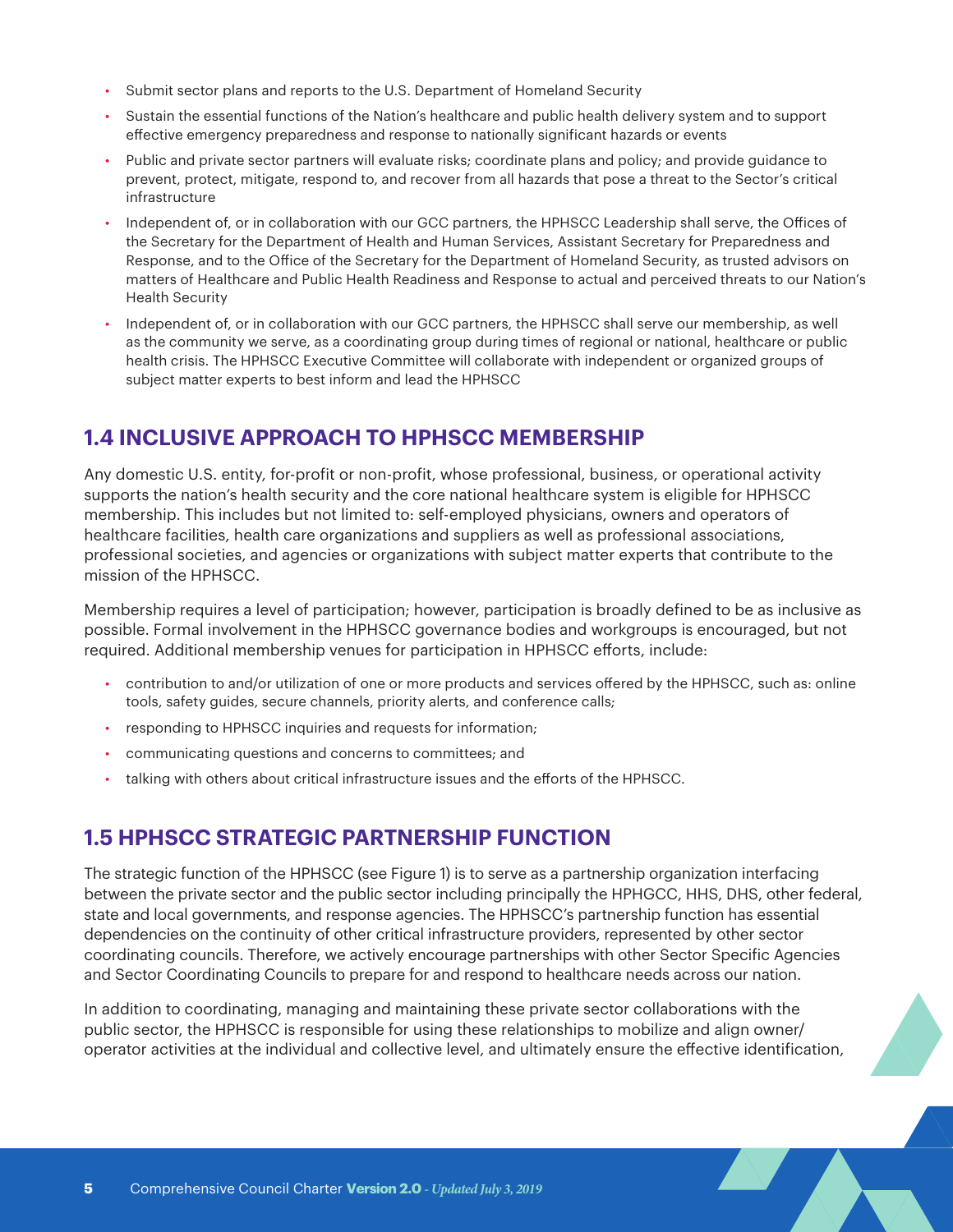<span id="page-5-0"></span>prioritization, coordination and implementation of sector-wide strategies to secure the U.S. healthcare system during readiness, response and recovery phases of emergency operations.

The HPHSCC partnership organization works to achieve its mission through communication, coordination and collaboration by enhancing the bi-directional flow of information, guidance and expertise within the private sector (Figure 1) and with Government leadership.

### 1.5.1 Information and Guidance

The HPHSCC facilitates the communication of relevant and timely information and guidance from government entities to private sector stakeholders. With respect to this partnership function, the HPHSCC can be expected to:

- Create tools, mechanisms, and opportunities that will:
	- meet the communication and information needs of the sector's constituent members;
	- maximize the mitigation, preparation, response, and recovery capability of the sector's constituent members; and
	- provide sector owners/operators with emergency response support and advice in preparation for, during and following a disaster.
- Identify and communicate best practices and standards which enable effective mitigation, preparation, emergency response and infrastructure protection.

## 1.5.2 Influence and Expertise

The HPHSCC facilitates the communication and coordination of Sub-Council expertise and information to the government, and ensures that Sub-Council interests, concerns and needs are adequately represented in government. This process and information is vetted by the HPHSCC Executive Committee to ensure appropriate and accurate coordination. With respect to this partnership function, the HPHSCC can be expected to:

- ensure up-to-date assessment and prioritization of the sector's diverse infrastructure protection needs (including training and research and development needs), issues, and concerns requiring attention, assessment, and action.
- provide a mechanism to ensure that specialized knowledge and expertise of sector operators, owners and associations is available as a resource for public sector planning and policy.
- integrate the sector's diverse interests and perspectives into a collective voice and coordinated action to:
	- address the sector's infrastructure protection concerns and ensure effective representation for the diverse components, organizations, and interest groups within the healthcare system;
	- communicate the healthcare sector's needs to the appropriate government agencies; and
	- align and enhance government policies, plans, and activities regarding infrastructure protection.

### 1.5.3 HPHSCC Organizational Structure

The operating bodies and organizational structure of the HPHSCC are depicted in Figure 1. This *structure integrates the partnership function with a bottom-up approach to representation and leadership to create an integrated organization that effectively represents* the full breadth, scope, depth and interdependence of the U.S. healthcare system through the representative members.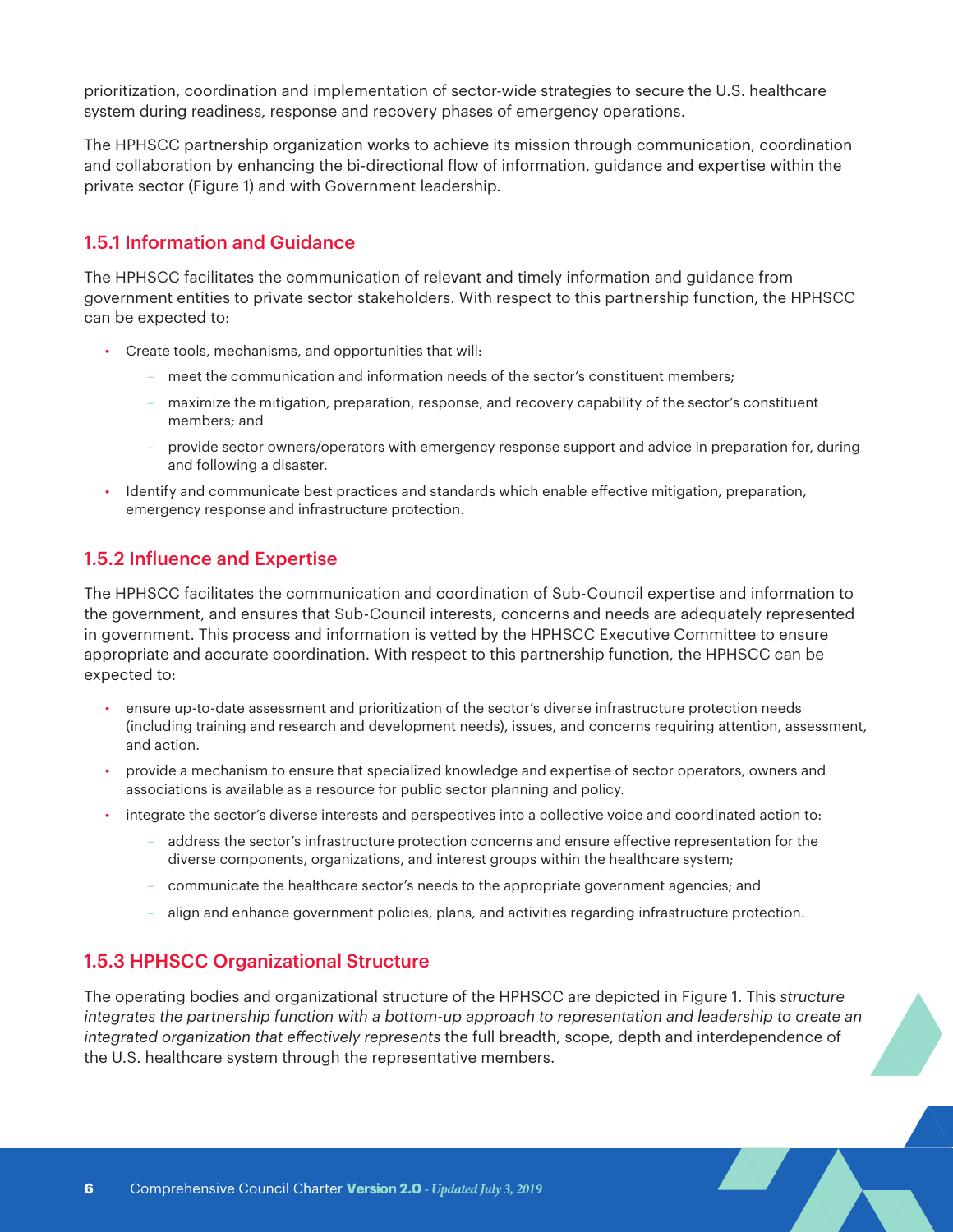The HPHSCC operating bodies include the *Executive Committee*, the Sub-Sector Leadership Group, *Sub-Sectors* that represent the major healthcare Sub-Sectors, and two types of working groups: *Standing Workgroups* and Task Groups.

Each of these bodies carry out activities of the HPHSCC mission and towards fulfilling the HPHSCC strategic functions and goals.



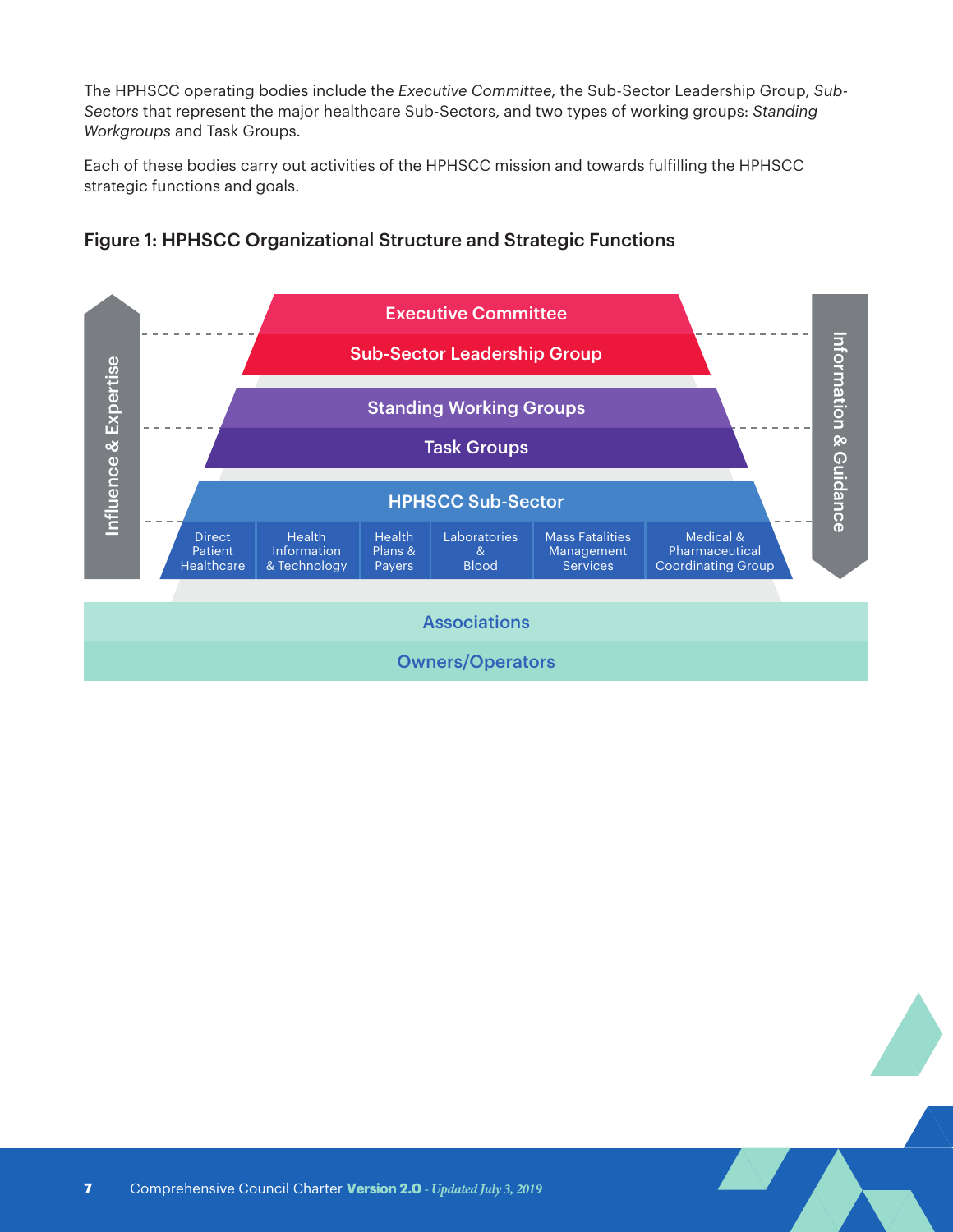# <span id="page-7-0"></span>II. Sub-Sectors

# **2.1 MEMBERSHIP**

The HPHSCC membership body is divided into Sub-Sectors, each of which represents a significant part of the nation's healthcare system. Figure 2 below describes the major sectors of the healthcare industry from which Sub-Sector membership is drawn.

Anyone who is an HPHSCC member will fall into one or more of the HPHSCC Sub-Sectors. However, an HPHSCC member's level of participation in Sub-Sectors activities can vary significantly so that membership at the Sub-Sector level of the HPHSCC is as open and inclusive as possible. Ideally, Sub-Sector membership will be diverse and representative of the sector it represents, encompassing:

- a balanced representation of all regions of the country; and
- representatives from all key professional disciplines

Participation by one entity in multiple Sub-Sectors is appropriate whenever legitimate business interests are served.

Although the Sub-Sector membership is voluntary, all members will be asked to review and formally accept the HPHSCC Ethical Principles Document (Appendix B).

| <b>Direct Patient</b><br><b>Healthcare</b>                                 | This sub-sector includes hospitals, long-term care, ambulatory surgery, dialysis,<br>clinics, doctors, nurses, pharmacists, dentists and other licensed providers directly<br>involved in healthcare delivery.                                                                                                                     |
|----------------------------------------------------------------------------|------------------------------------------------------------------------------------------------------------------------------------------------------------------------------------------------------------------------------------------------------------------------------------------------------------------------------------|
| <b>Health Information &amp;</b><br><b>Technology</b>                       | This sub-sector includes the individuals/organizations that design, manage and<br>implement all IT systems and capabilities and the networks that support delivery of<br>healthcare services, including the CIO's of sector members and vendors directly<br>related to healthcare IT.                                              |
| <b>Health Plans &amp; Payers</b>                                           | This sub-sector includes health insurance companies and health plans responsible for<br>providing payment and in some cases directly providing care. Health plans provide<br>insurance coverage to individuals, employers, Medicare, Medicaid as well as federal,<br>state and local governments.                                  |
| <b>Laboratories &amp; Blood</b>                                            | This sub-sector includes laboratories and laboratory support services separate from<br>medical treatment facilities; hospital and community blood centers; transfusion<br>services and transplantation centers; and individuals involved in activities related to<br>transfusion, cellular therapies and transplantation medicine. |
| <b>Mass Fatality</b><br><b>Management Services</b>                         | This sub-sector includes providers of the full spectrum of services needed after death,<br>including medical examiners, coroners, funeral directors, cremationists, cemeterians,<br>clergy, and manufacturers and distributors of funeral, memorial, and cremation supplies.                                                       |
| <b>Medical &amp;</b><br><b>Pharmaceutical</b><br><b>Coordinating Group</b> | This sub-sector includes manufacturers, suppliers, and distributors of medical<br>supplies and equipment, as well as health care materials managers. It also includes<br>manufacturers, suppliers and distributors of pharmaceuticals, medical products, and<br>equipment.                                                         |

**AV** 

**Avenue** 

### Figure 2: Healthcare Sub-Sectors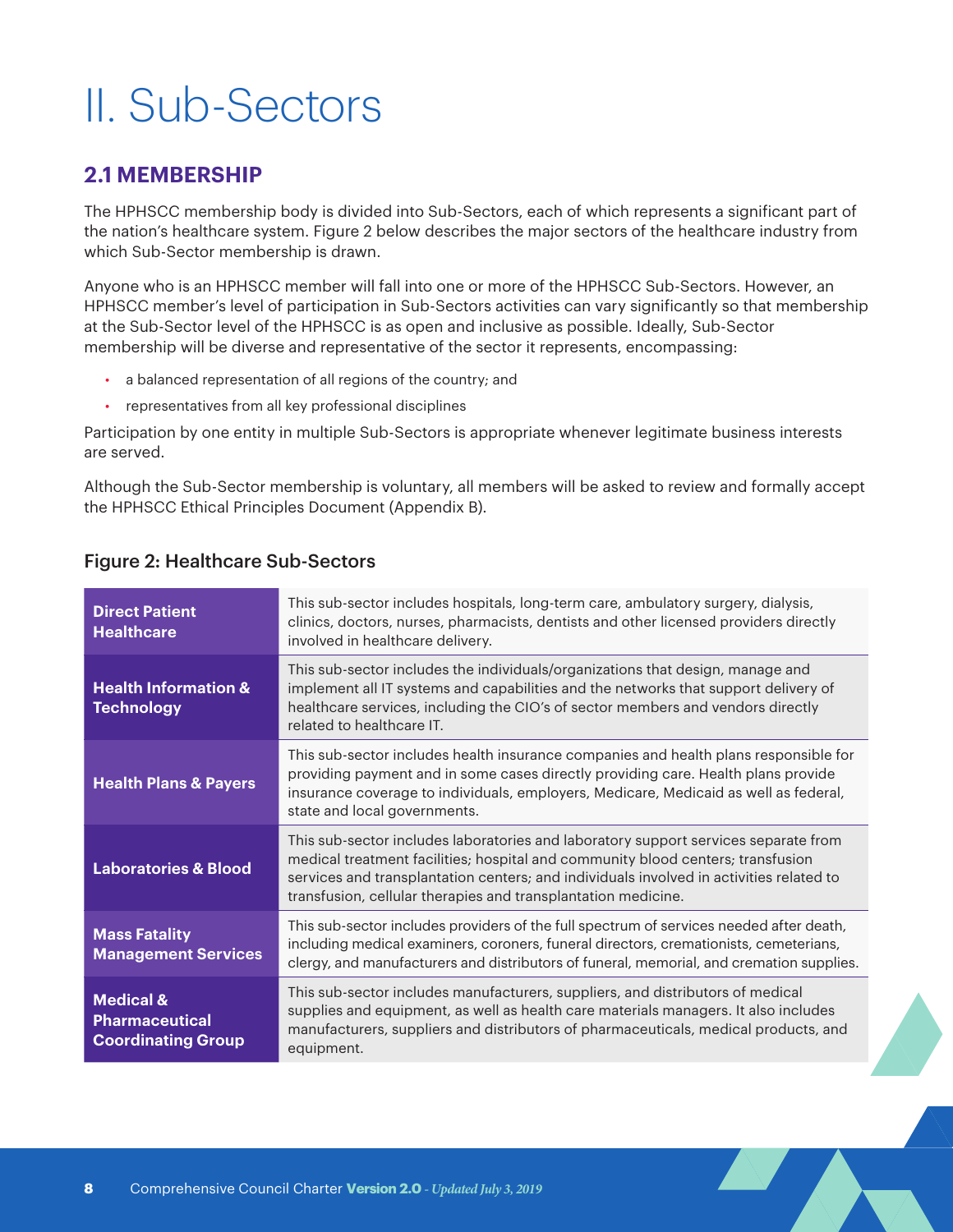# <span id="page-8-0"></span>**2.2 ROLES AND RESPONSIBILITIES**

The Executive Committee shall guide the Council in a fair and consistent organizational approach, that is representative of the membership's interests and collective decisions, described above as the "bottomup approach." Following within the core Council Charter governance, the Sub-Sectors can establish their roles and responsibilities in accordance with the interests of their members and under the guidance and oversight of an Executive Committee member assigned to the Sub-Sector. Each Sub-Sector will be required to report no less than quarterly to the Executive Committee and the Joint Councils Leadership Group. Reports shall include each Sub-Sector's planned contribution to the annual leadership action plan and status on tasks and relevant updates related to the Sub-Sector core area of interest.

## 2.2.1 Definitional Scope

Each Sub-Sector is responsible to define the scope and core objectives of its focus within the context of the Sub-sector categories (Figure 2). Ideally, each Sub-Sector adopts a focus that represents the full scope of its Sub-sector.

## 2.2.2 Roles and Activities

HPHSCC Sub-Sectors, with guidance from the Executive Committee and informed by the membership, shall set priorities regarding how to best identify and address constituent concerns when raised, and will collaborate with the membership in creating an annual action plan in support of the HPHSCC's mission. The Sub-Sector leadership is elected from within the Sub-sector membership group and the leadership is responsible for reporting updates to the collective HPHSCC Executive Committee and membership.

Examples of the kinds of roles the Sub-Sectors may choose to adopt, representing different elements of the HPHSCC partnership function, include:

- **• Center of (Sub-Sector) Expertise:** a source of expertise for government to access specific information from owner/operators and associations within a Sub-Sector.
- **• Representative Body:** a venue for communicating private industry's security interests and concerns to the Sub-Sector Leadership Group, as well as to the GCC and other government entities.
- **• Information Center:** an information and referral center for private sector entities to turn to for contact information, and updates on developments in government initiatives and legislation.
- **• Affinity Group:** a venue for coordinating collaborative efforts between entities within a Sub-Sector, between different Sub-Councils, and/or between a Sub-Sector and corresponding government entities with common interests.

The definitional scope, functions, membership and leadership of the Sub-Sector may change over time to meet the needs of its constituents. Section 3.2.2 (Procedures for Modifying the Charter and Governance Procedures) contains provisions for revising the list and/or the definitional scope of the Sub-Sectors.

# **2.3 OPERATING PROCEDURES**

Under the guidance and oversight of an Executive Committee member, the Sub-Sectors can establish their own decision-making processes and operating procedures consistent with the nature of standard business practices and relationships in that part of the healthcare system so long as it allows for a fair and balanced level of membership participation and decision-making process.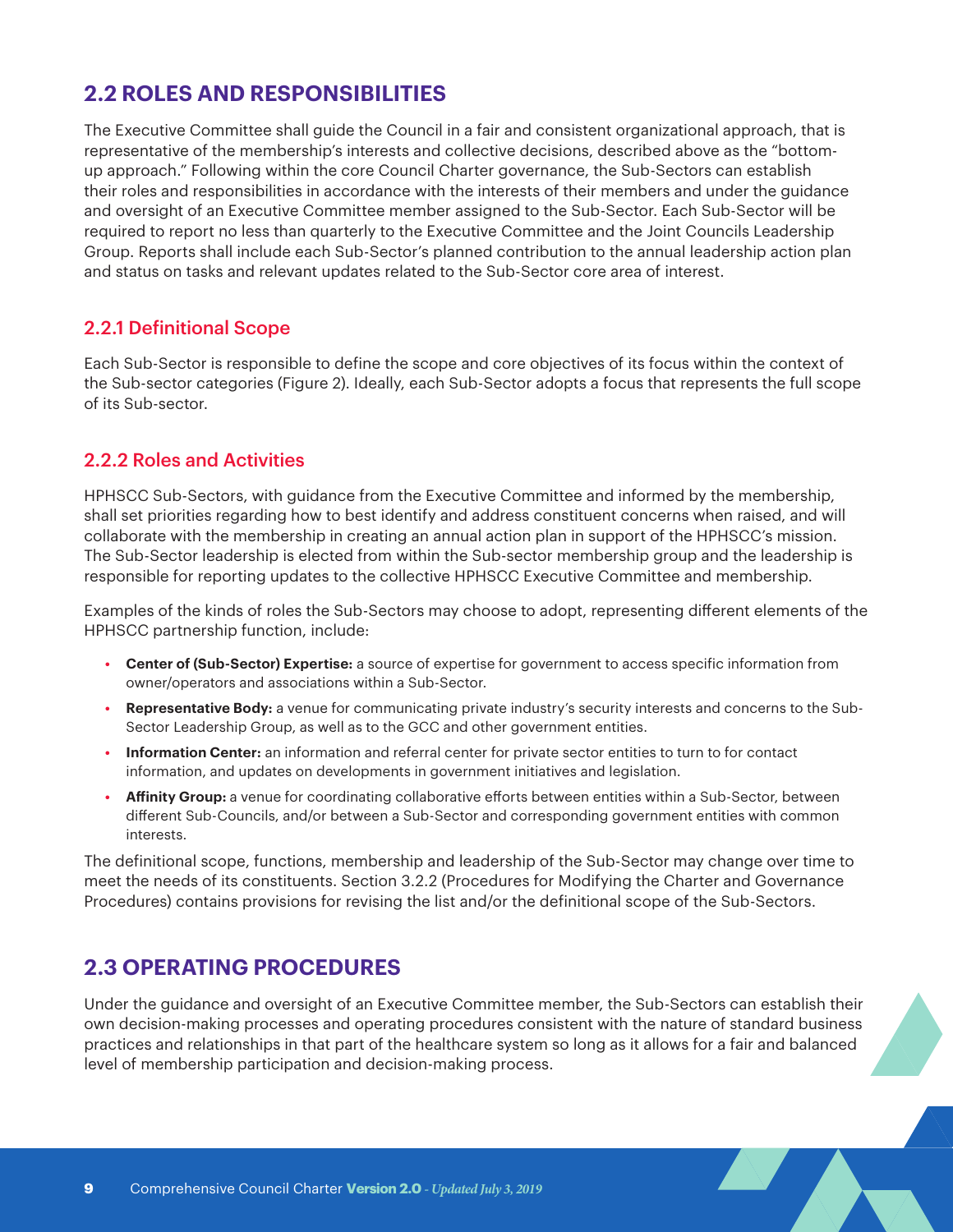## <span id="page-9-0"></span>2.3.1 Decision-Making Process

While under the guidance and oversight of the Executive Committee, the Sub-Sectors establish their own decision-making processes, the following guidelines are offered to promote common values and support groups that may want more guidance.

- Decision-making should be fair and balanced toward the interests and perspectives within and among the Sub-Sectors.
- If a consensus on an issue cannot be reached, the Sub-Sector members should try to fully convey the different point of views when representing the sub-council in its meetings with other Sub-Sectors at Sub-Sector Leadership Group meetings, and other HPHSCC meetings. Additionally, the Sub-Sector should present the issue or topic to the Executive Committee for further discussion and assistance in finding an appropriate outcome.
- Discussions and deliberations should be respectful and encourage the expression of diverse opinions and points of view, within a fair and balanced voting structure.

## 2.3.2 Election of Sub-Sector Leaders

Sub-Sectors may choose to elect leaders within their group to lead Sub-Sector meetings and/or represent the Sub-Sector on the Sub-Sector Leadership Group. Each Sub-Sector will be assigned an Executive Committee member as their Executive leader liaison. Sub-Sector Leadership are permitted to have termlimits with consecutive term extensions, with the majority approval of the Sub-Sector membership vote. Additionally, if a term is not selected longer than one year, each year the Sub-Sector would have to reconfirm the current leaders term extension by majority vote or shall elect through majority vote a new Sub-Sector Lead. If there is a perceived conflict with the occupying Sub-Sector Lead, the membership can raise the conflict to the Executive Committee liaison and the Executive Committee shall address the concern. The Executive Committee can elect to request a confirmation of the occupying Sub-Sector Leader or hold an election to replace if given a valid cause for concern.

### 2.3.3 Meeting Cycle

The frequency of Sub-Sector meetings is also up to each Sub-Sector's discretion while maintaining a minimum of one meeting per calendar year quarter. Additionally, the Sub-Sector Leader or designee, must report out to the Executive Committee and Council no less than quarterly. The level of activity may vary significantly among Sub-Sectors and change over time depending on what is going on in the subsectors. If no activity occurs or quarterly reporting has not occured for two or more consecutive quarters, the Executive Committee shall review the continuation of the Sub-Sector. If the Sub-Sector is found to be inactive, the Executive Committee may elect to sunset the Sub-Sector or assign it as "temporarily inactive" for no longer than three consecutive calendar quarters before sunsetting it.

Sub-Sector members are encouraged to attend the HPHSCC, Joint HPHSCC-HPHGCC Council, and CIPAC meetings described in Section 3.3.3.

**AND**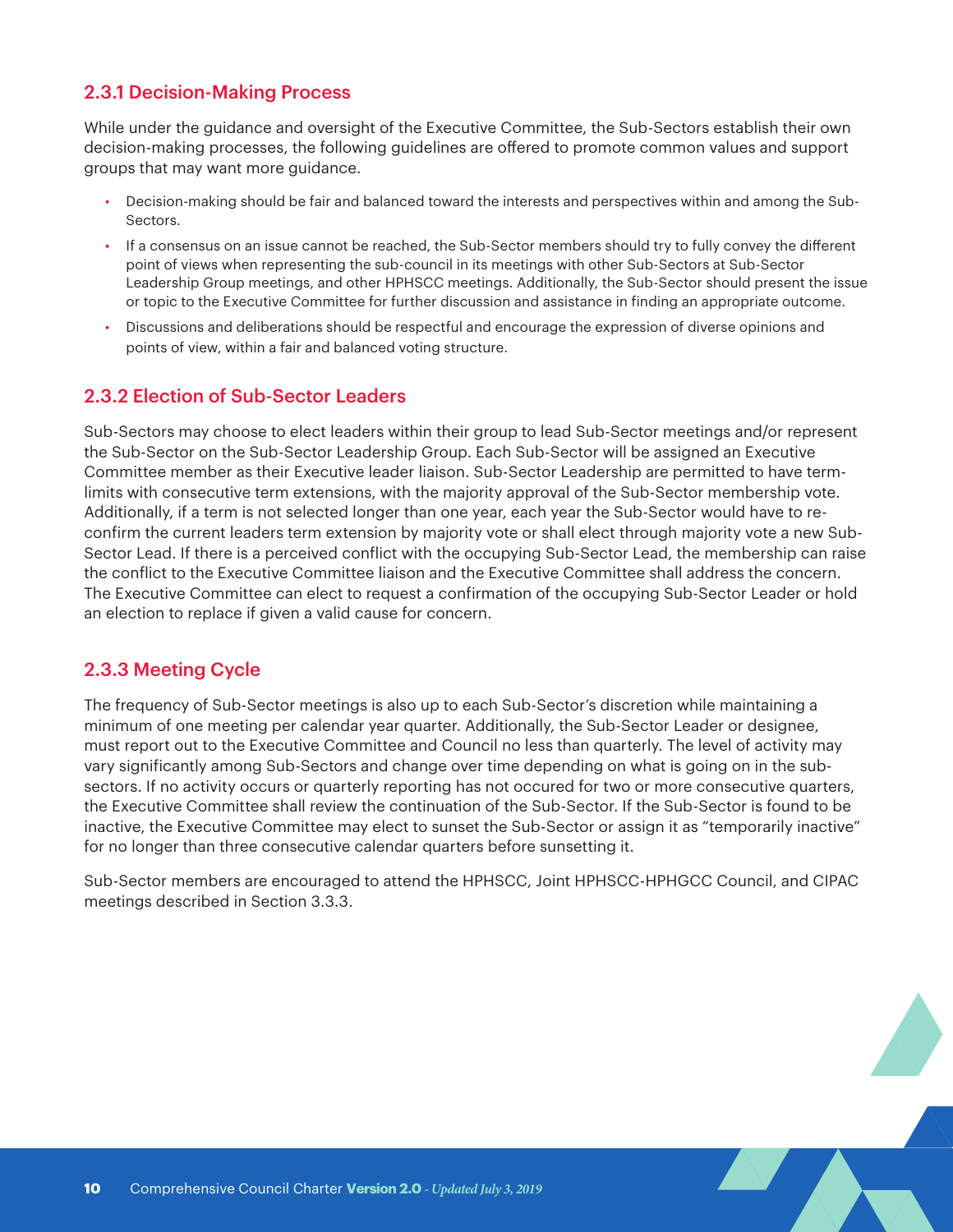# <span id="page-10-0"></span>III. Executive Committee

# **3.1 MEMBERSHIP**

The executive committee is made up of five (5) co-chairs selected from within the HPHSCC Membership. Each co-chair is selected to represent Direct Patient Care, Healthcare Administration, Supply Chain, Information Technology, and Emergency Management. Other co-chairs will be added at the discretion of the executive committee to add additional specialties to the leadership team as needed. The Executive Committee has the authority to invite others as necessary on a non-permanent, non-voting basis to provide expertise for specific issues or events that affect the Healthcare and Public Health critical infrastructure. Co-chairs serve at the pleasure of the executive committee for one three-year term. A former co-chair may serve again after one-year absence from the Executive Committee.

One co-chair will serve as chair. The chair has no additional authority than other co-chairs but serves to handle the day to day business of the SCC. Additionally, the chair will report each month to the co-chairs a running activity list of tasks, meetings, and program engagemen that the chair and co-chairs are engaged in on behalf of the SCC. The position of chair is appointed every October to a one-year term, approved by majority vote of the executive committee. The appointed chairperson may serve unlimited consecutive one-year terms, with an annual re-appointment at the October JCLCM. The chair is also exempt from the three-year term limit, as long as he/she continue to serve as chair.

# **3.2 ROLES AND RESPONSIBILITIES**

### 3.2.1 Definitional Scope

The Executive Committee is the leadership body of the HPHSCC. It oversees the HPHSCC strategic objectives and serves as a direct liaison with the GCC and other government agencies. The Executive Committee addresses cross-cutting issues with other sectors. The Executive Committee also organizes and provides guidance to standing workgroups and task groups. The Executive Committee will represent collectively, with representation from the Secretariat and the Sub-Sector Leaders at the Joint Councils Leadership Coordination Working Group.

# 3.2.2 Roles and Activities

The Executive Committee members preside at HPHSCC meetings and shall function as facilitators and communicators. They also represent the HPHSCC at Executive Committee approved non-HPHSCC meetings and events. Other responsibilities of the co-chairs include:

- serving as the primary, ongoing interface with Federal government and working closely with the GCC to develop and maintain an active and effective partnership for securing the healthcare and public health sector;
- establishing standing workgroups and task groups as it deems necessary and appointing initial leads;
- securing other secretariat and organizational support for the HPHSCC;
- making every effort to attend meetings and events where HPHSCC representation has been requested and approved by the Executive Committee;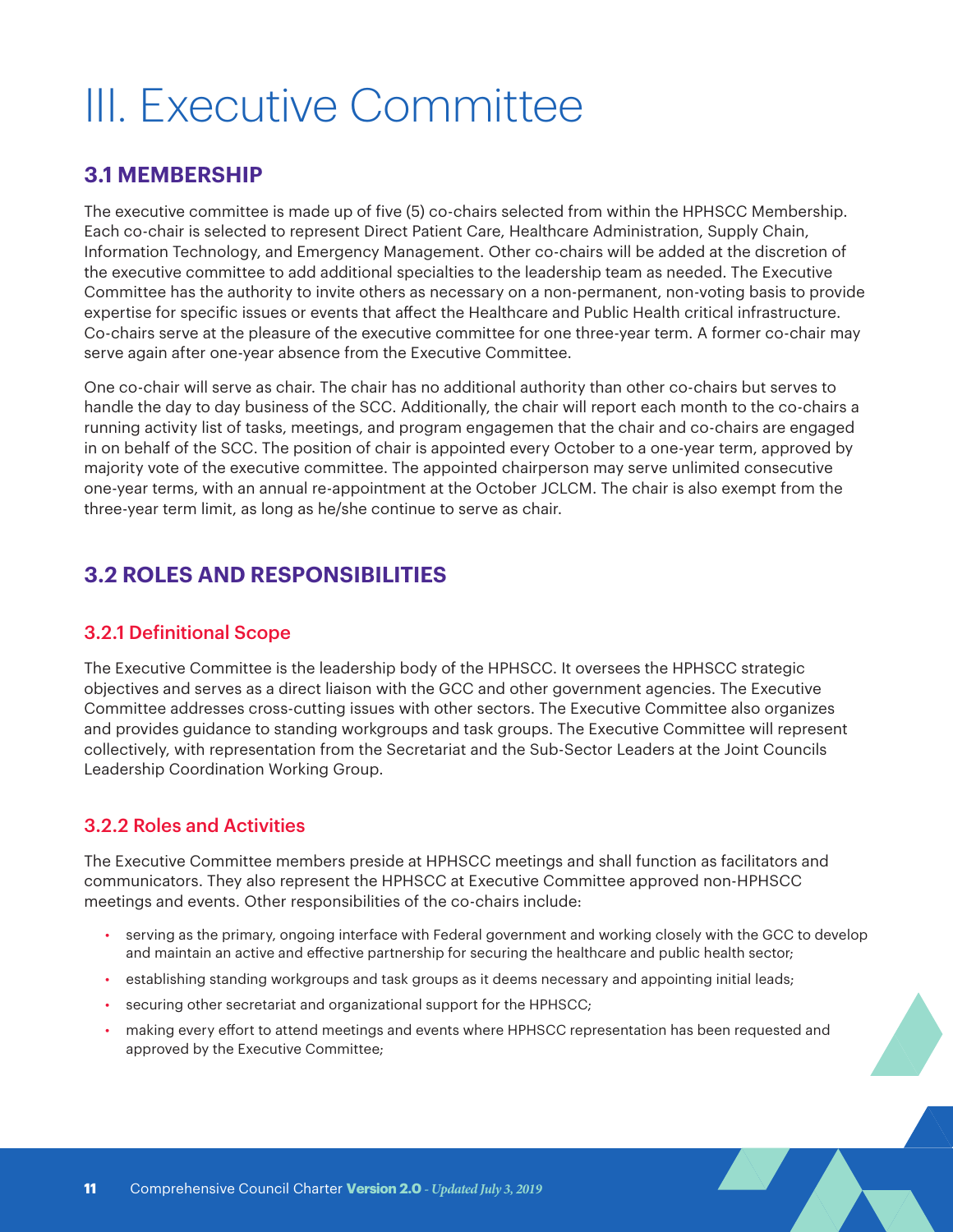- <span id="page-11-0"></span>• exercising their authority to vote on nominees for owners, operators, and/or associations for membership in the Critical Infrastructure (CI) Cross-Sector Council;
- selecting by vote, at their own discretion, additional delegates to represent the HPHSCC at cross-sector councils such as the Critical Infrastructure Cross-Sector Council (CISC-SC), the National Infrastructure Advisory Council (NIAC) and its study groups, and other forums the HPHSCC and Executive Committee determines to be worthy of participation. HPHSCC delegates shall use their best efforts to fulfill the duties relating to the delegation and shall use their best efforts to communicate any and all relevant information acquired to the entire HPHSCC;
- recruit new members, assist in planning joint meetings, suggest agenda items for the monthly Joint Councils Leadership Coordination Working Group, prepare the preliminary and final agendas for the monthly HPHSCC telephone meetings, conduct the annual HPHSCC performance assessment and future goal planning, and conduct an annual membership survey to prepare the next Leadership Action Plan (LAP), and assist with agenda planning for the two HPHSCC-HPHGCC meetings; and
- act as liaison to Sub-Sectors and Working Groups.

### 3.2.3 Modifying the Charter

The Executive Committee will be responsible for oversight of modifications to the HPHSCC Charter with collaboration and participation from the HPHSCC membership to ensure its continued relevance and ability to meet the needs of the owners and operators of the nation's healthcare system. This document may be amended upon the consensus of the Executive Committee with no less than one membership review and 7-day open comment period prior to approving an amended Charter. All comments shall be submitted to the Secretariat for a collective distribution to the Executive Committee for consideration prior to approval. All comments and Executive Committee responses or actions shall be recorded by the Secretariat and made available to the membership upon further request. In the event the Executive Committee determines it is appropriate to alter the list of Sub-Sectors (add, remove, or modify), Figure 2 in Section 2.1: "Healthcare Subsectors" may be revised without amending the Charter, and communicated openly to the membership.

# **3.3 OPERATING PROCEDURES**

The Co-Chairs, Sub-Sector Leaders and all members are expected at all times to adhere to the HPHSCC Ethical Guidelines set forth in Appendix B.

#### 3.3.1 Executive Committee Decision Making Guidelines

The Executive Committee shall establish Executive Committee Decision Making Guidelines that will be agreed upon and adopted as an addendum to this Charter. The guidelines shall include how to propose new business, adopt new business, voting to approve or deny a motion, and journal the actions taken and decided upon.

The Executive Committee is responsible for and dissolution of all existing or new working groups, task groups and ad hoc committees; final approval of their charters; final approval of all officers and members terminated for cause; and advance final approval of their letters to Congress or other federal agencies. All Working Groups, Task Groups and Ad Hoc Committee leaders must provide written reports to Executive Committee members at least quarterly.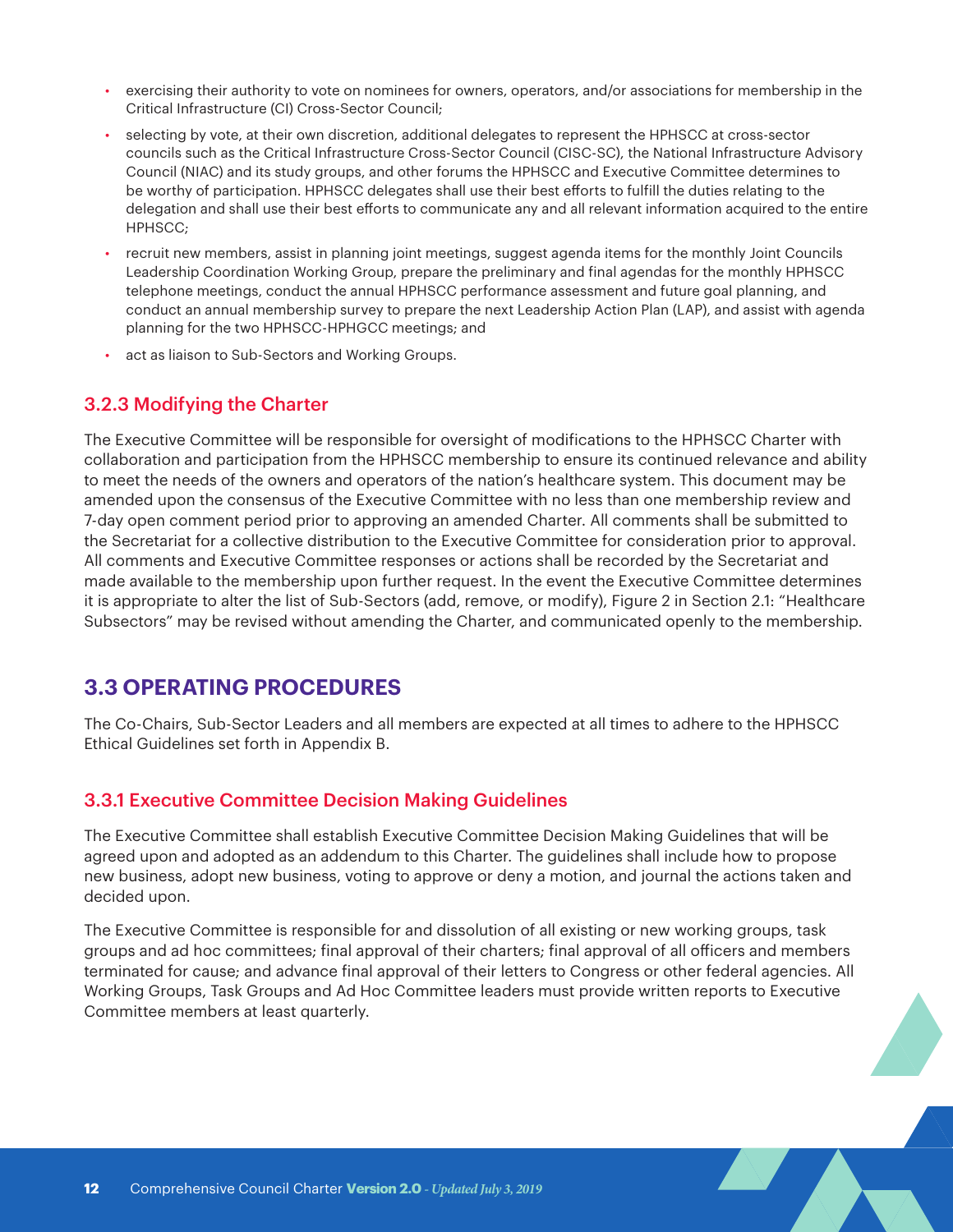### <span id="page-12-0"></span>3.3.2 Term Rotation Process

Once selected, Executive Committee co-chairs will serve for one three-year term. If an HPHSCC chair or co-chair resigns or becomes otherwise unavailable during their term, the Executive Committee shall appoint a new co-chair from within the current and active HPHSCC membership. In the event the occupying chair resigns the chair position prior to the annual renewal, the Executive Committee shall appoint a new chair from the rules stated in section 3.1. Thus, at any point in time, the Executive Committee is made up of an odd cumulative number of leaders that will be no less than five and no more than seven co-chairs, with one acting as the chair. The co-chair terms should stagger for continuity of leadership.

## 3.3.3 Meeting Cycles

The Executive Committee is expected to have in-person meetings (preferably) or phone conferences monthly and as needed throughout the year. Members are also expected to attend as many meetings of the Sub-Sector Leadership Group as possible, as well as the *HPHSCC Meetings, Joint HPHSCC-HPHGCC Council Meetings*, and *CI Cross-Sector Council Meetings*. The Secretariat shall publish an annual schedule of meetings at the beginning of each calendar year, or as early as possible for newly designated meetings.

#### HPHSCC MEETINGS

The Executive Committee is required to convene at least one in-person HPHSCC meeting per year. These meetings, which are open to all HPHSCC members, serve as a forum for updating HPHSCC leadership and members and provide opportunities for cross-collaboration across the working groups and sub-sectors. The following guidelines apply:

- Meetings will be scheduled at the beginning of each calendar year to provide ample notice to members and interested observers, particularly from the Sub-Sectors.
- The location of these meetings may rotate through regions of the country or be held virtually to accommodate Executive Committee and other HPHSCC members from various locations.

#### JOINT COUNCILS LEADERSHIP COORDINATION WORKING GROUP (JCLCWG)

The co-chairs will convene Joint HPHSCC-HPHGCC Extended Team meetings monthly and as needed to carry out focused planning and development activities in collaboration with government partners. These Extended Team meetings may be opened to other HPHSCC Sub-Sector Leaders and select general members on an as needed/appropriate basis.

#### JOINT HPHSCC-HPHGCC COUNCIL MEETINGS

Executive Committee members are expected to attend the Joint HPHSCC-HPHGCC Meetings, which are held in-person a minimum of one time a year. These meetings are open to all HPHSCC members and serve as a forum for updating and collaborating with government partners.

#### CRITICAL INFRASTRUCTURE CROSS SECTOR COUNCIL MEETINGS

Executive Committee members are expected to attend the annual CI Cross Sector Council Meeting that will be published by the Secretariat. The meeting is open to all HPHSCC members and provides opportunity for collaboration among private and public-sector entities across the wide range of critical infrastructure and key resources (CIKR) sectors. One co-chair is eligible to be appointed by a majority vote of the Executive Committee to serve as the principal HPHSCC Executive Committee representative/liaison to this group. This appointment will be reconfirmed every October by the Executive Committee and may run consecutive years.

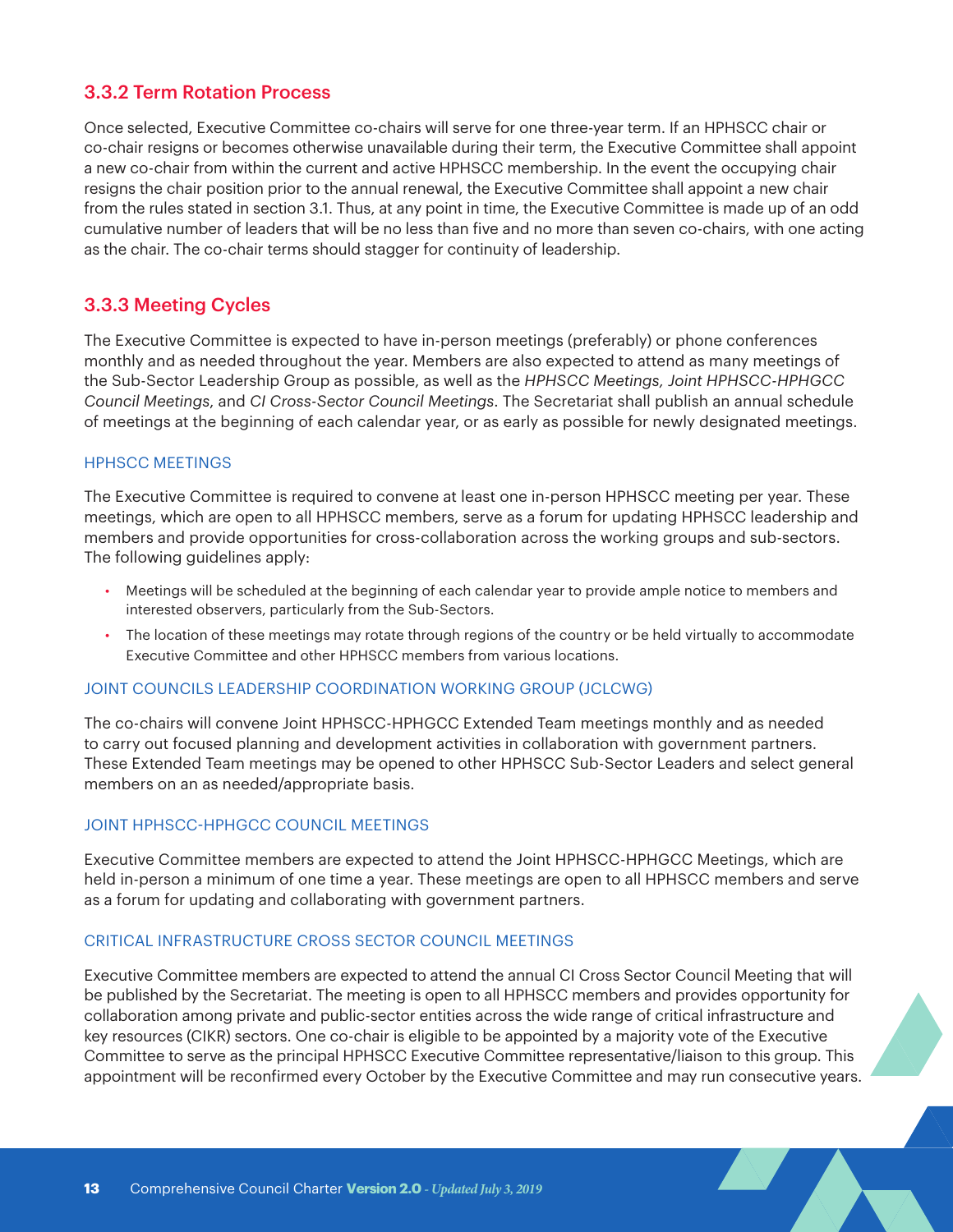# <span id="page-13-0"></span>IV. Past Officers Advisory Group

# **4.1 MEMBERSHIP**

All former Executive Committee members with exemplary service will be considered for the Past Officers Advisory Group (POAG). POAG members are elected by the Executive Committee. The member's sponsoring organization must be an active member of the HPHSCC during the time they are a member of the POAG. POAG members are elected to a one-year term. Past Officers can be reappointed to additional one-year terms with no limit.

# **4.2 ROLES AND RESPONSIBILITIES**

POAG members can provide expertise and experience to the HPHSCC, as well as providing information on major events, policy information, requests for information, and member relation issues. POAG members have no more authority than a current HPHSCC general member.

POAG members are expected to attend at least four (4) HPHSCC membership calls per year and are encouraged to attend the annual joint meeting. POAG members may be requested to attend Joint Councils Leadership Coordination Working Group meetings by the co-chairs as needed, either by phone or in person, and may be assigned specific tasks by the executive committee.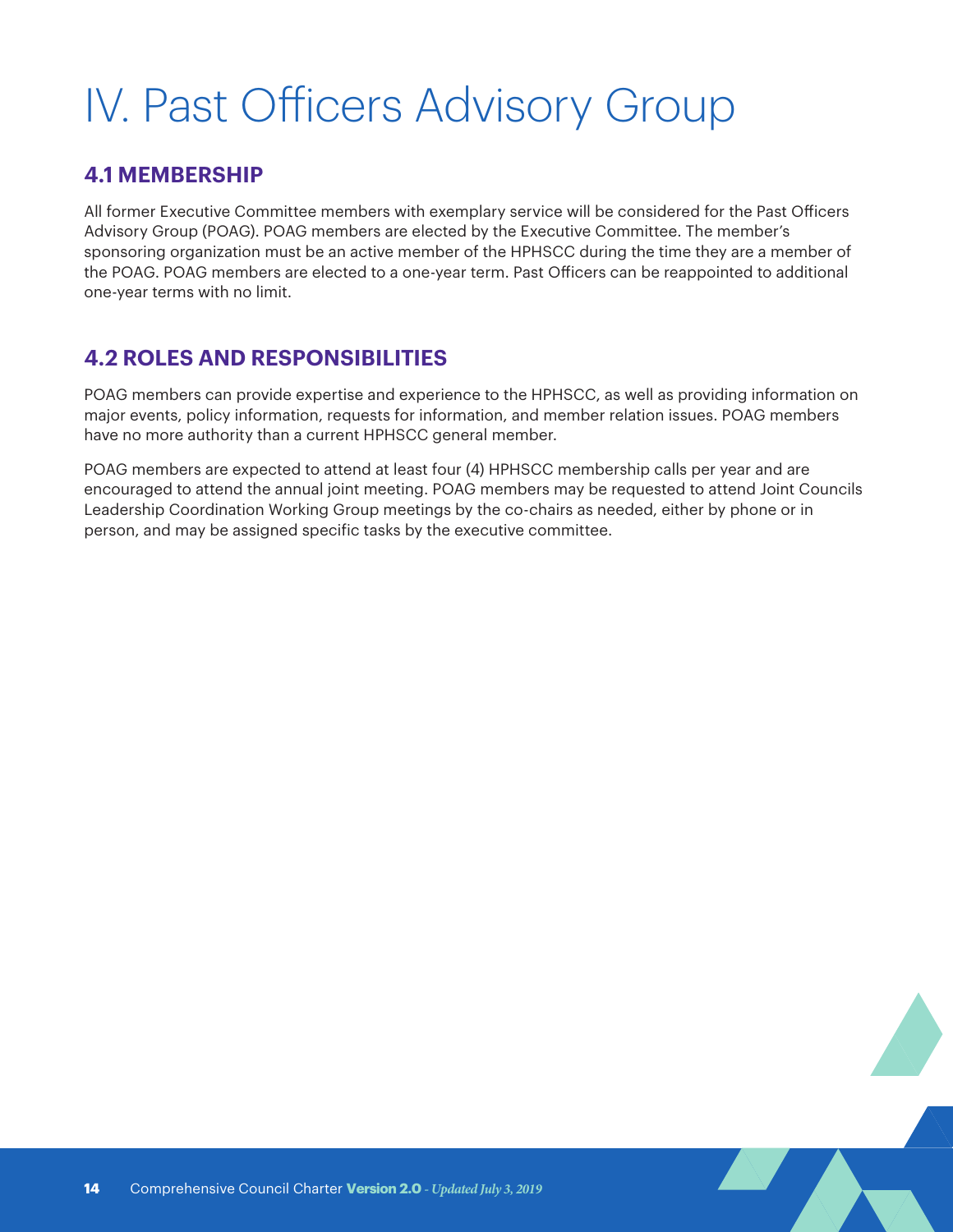# <span id="page-14-0"></span>V. Standing Workgroups

# **5.1 MEMBERSHIP**

Standing workgroups are organized by the Executive Committee and center on issues considered of longterm relevance to the healthcare sector and which cut across the different sub-sector areas.

Standing workgroups should be composed of HPHSCC members and GCC members as appropriate to its task. They may also invite Subject Matter Experts (SMEs) and other government representatives to serve on a consulting or permanent basis as needed.

# **5.2 ROLES AND RESPONSIBILITIES**

Standing workgroups are tasked with addressing the ongoing cross-sector needs of the healthcare sector considered to be of permanent/long-term relevance. They undertake long-term projects that produce concrete deliverables which help to inform and advise the HPHSCC. The Standing workgroups identified so far include:

- Cybersecurity
- Workplace Violence and Active Shooter

# **5.3 OPERATING PROCEDURES**

The nature of the operating procedures, and whether to have any formal procedures at all, are up to the discretion of each workgroup within the boundaries and purview set by the Executive Committee. At all times, the standing workgroups are expected to adhere to the HPHSCC Ethical Guidelines set forth in Appendix B.

# 5.3.1 Decision Making Process

Standing workgroups establish their own decision-making processes. However, all discussions and deliberations should be respectful, encourage the expression of diverse opinions and points of view.

# 5.3.2 Meeting Cycles

Standing workgroups are expected to have at least three meetings per year and may have more at their own discretion. The nature (face to face, phone, video conference, etc.) and location will be up to each workgroup's discretion based on the specific needs and requirements of the projects.

Standing workgroup members may attend the HPHSCC-only, Joint HPHSCC-HPHGCC Council, and CI Cross Sector Council meetings described in Section 3.3.2.

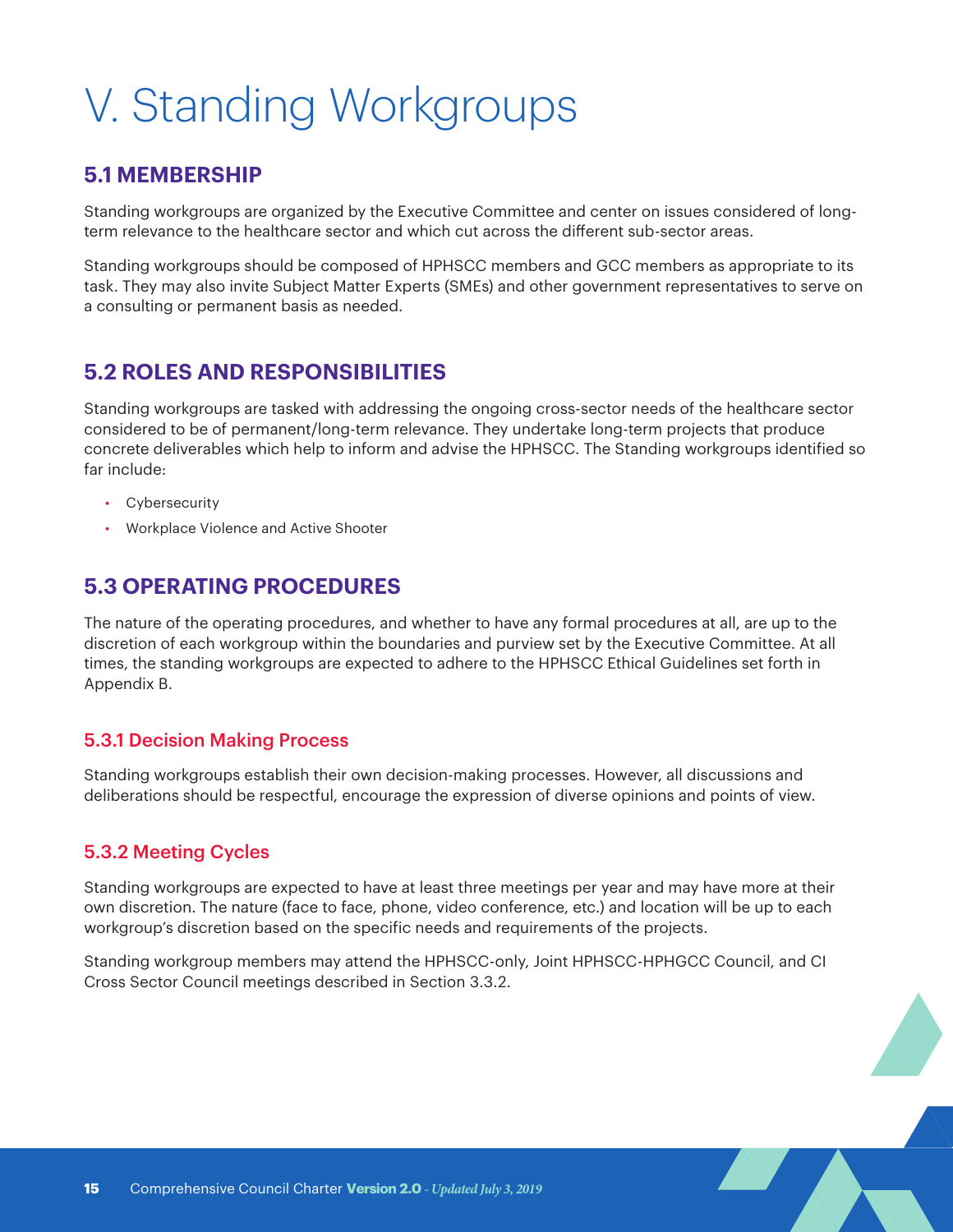# <span id="page-15-0"></span>VI. Task Groups

# **6.1 MEMBERSHIP**

Task groups are organized at the discretion of the Executive Committee or sub-councils to work on specific short-term (< 1 year) projects. The membership of each task group should be appropriate to the issue and tasks at hand. They may be comprised solely of HPHSCC members or a combination of SCC and GCC members. They may also include Subject Matter Experts (SMEs) and other government representatives as needed.

# **6.2 ROLES AND RESPONSIBILITIES**

Task groups are given short-term projects of immediate importance that have clear scopes, deliverables, and timeframes, and which can be completed within a year. All products of the task groups are meant to inform and advise the HPHSCC.

# **6.3 OPERATING PROCEDURES**

The nature of the operating procedures, and whether to have any formal procedures at all, are up to the discretion of each task group within the boundaries and purview set by originating body (i.e., Executive Committee or Sub-Sector). At all times, the task groups are expected to adhere to the HPHSCC Ethical Guidelines set forth in Appendix B.

# 6.3.1 Decision Making Process

Task groups establish their own decision-making processes as appropriate to their assigned project or tasks. However, all discussions and deliberations should be respectful and fully capitalize on the diverse perspectives, expertise, and experience of its members.

# 6.3.2 Meeting Cycles

The frequency of task group meetings will be up to each group's discretion based on the specific requirements of their assigned project or tasks.

Task group members may attend the HPHSCC-only, Joint HPHSCC-HPHGCC Council, and CI Cross Sector meetings described in Section 3.3.3.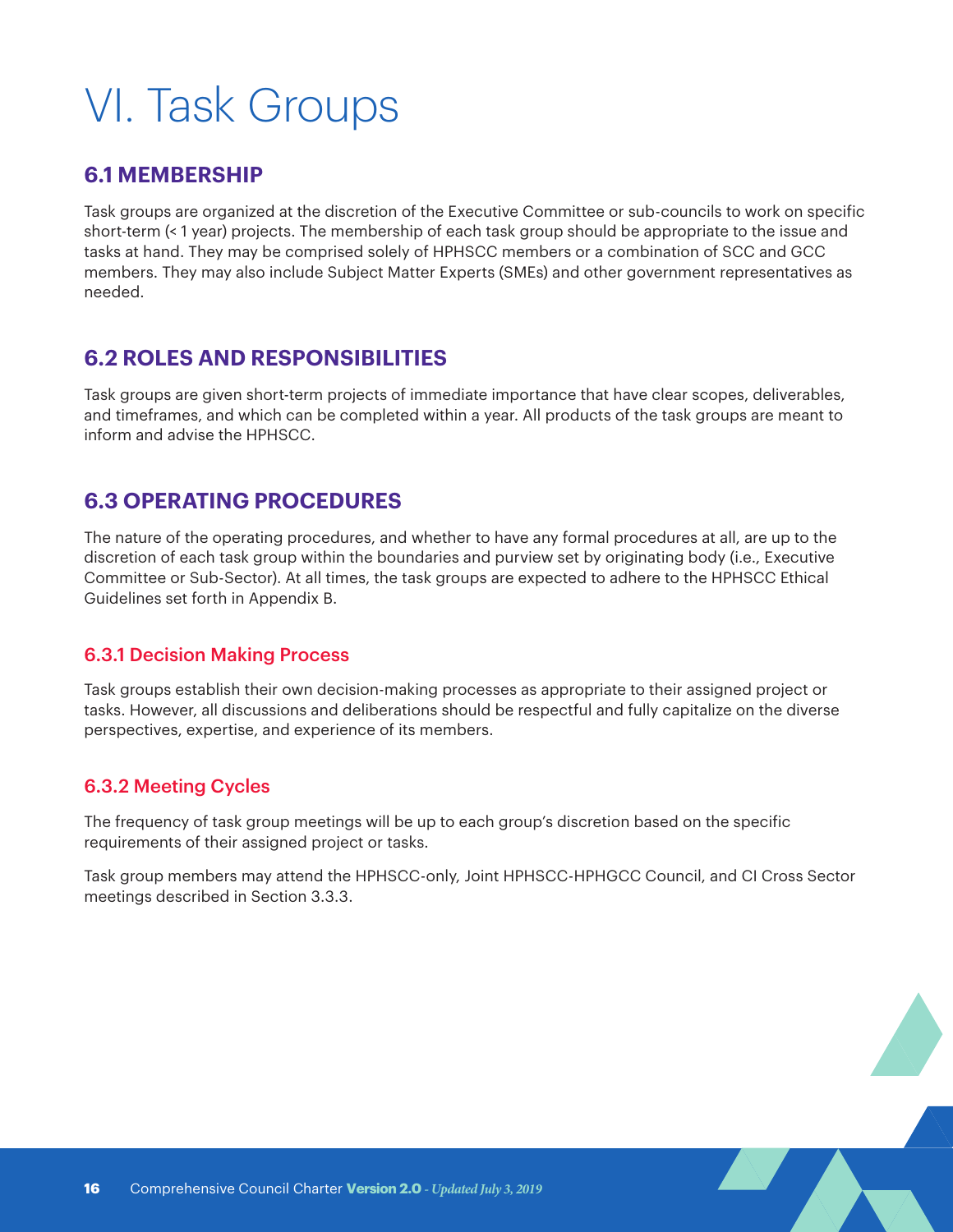# <span id="page-16-0"></span>VII. End of Membership

- 1. Membership in the HPHSCC shall end by:
	- a. termination by either the member or by the HPHSCC; or
	- b. expulsion by the HPHSCC.
- 2. A member may terminate its membership by writing to the HPHSCC Secretariat at any time and with immediate effect.
- 3. The HPHSCC may terminate membership if:
	- a. the member ceases to exist as a legal entity in accordance with applicable laws in the state in which the member is incorporated; or
	- b. the member has ceased to satisfy the relevant eligibility criteria for its membership set at that time in or by force of the Charter of the HPHSCC; or
	- c. the HPHSCC, in the reasonable opinion of the Officers cannot otherwise allow the membership to continue.
- 4. The HPHSCC may only expel a member if the member acts in violation of the Charter or decisions of the HPHSCC or prejudices the HPHSCC in an unreasonable manner.
- 5. Termination or expulsion by the HPHSCC shall be decided by a majority vote of the HPHSCC Officers.
- 6. Termination or expulsion by the HPH SCC of a member shall be in writing and may occur with immediate effect.
- 7. The HPHSCC may suspend membership where it believes that termination of membership or expulsion from the HPH SCC may become necessary, but it wishes to provide the member with a period of time in which to resolve the matter which would otherwise lead to termination or expulsion.
- 8. A time limit on the period of suspension shall be set by the HPHSCC. If this time limit expires with the matter not having been resolved to the satisfaction of the HPHSCC, termination or expulsion shall then take place unless the HPHSCC resolves to extend the period of suspension.
- 9. For the avoidance of doubt, ending of membership, for whatever reason, shall not release the member from any obligation or liability it has to the HPHSCC.

#### END OF ATTENDANCE FOR REPRESENTATIVE(S) OF MEMBERS

- 1. When there is an end of membership and/or the member decides not to have one or more people perform the representative responsibilities, the representative(s) automatically end attendance.
- 2. The member must notify the HPHSCC Secretariat of any change in representative(s) within thirty (30) days of such action by email or written correspondence with immediate effect.
- 3. The HPHSCC may terminate one or more representatives if:
	- a. the representative(s) violates any portion of the HPHSCC Charter in effect when the violation(s) occurred or any decisions of the HPHSCC or prejudices the HPHSCC in an unreasonable manner; or
	- b. the representative is convicted of a felony offense, or
	- c. the HPHSCC, in the reasonable opinion of the Officers, cannot otherwise allow attendance to continue.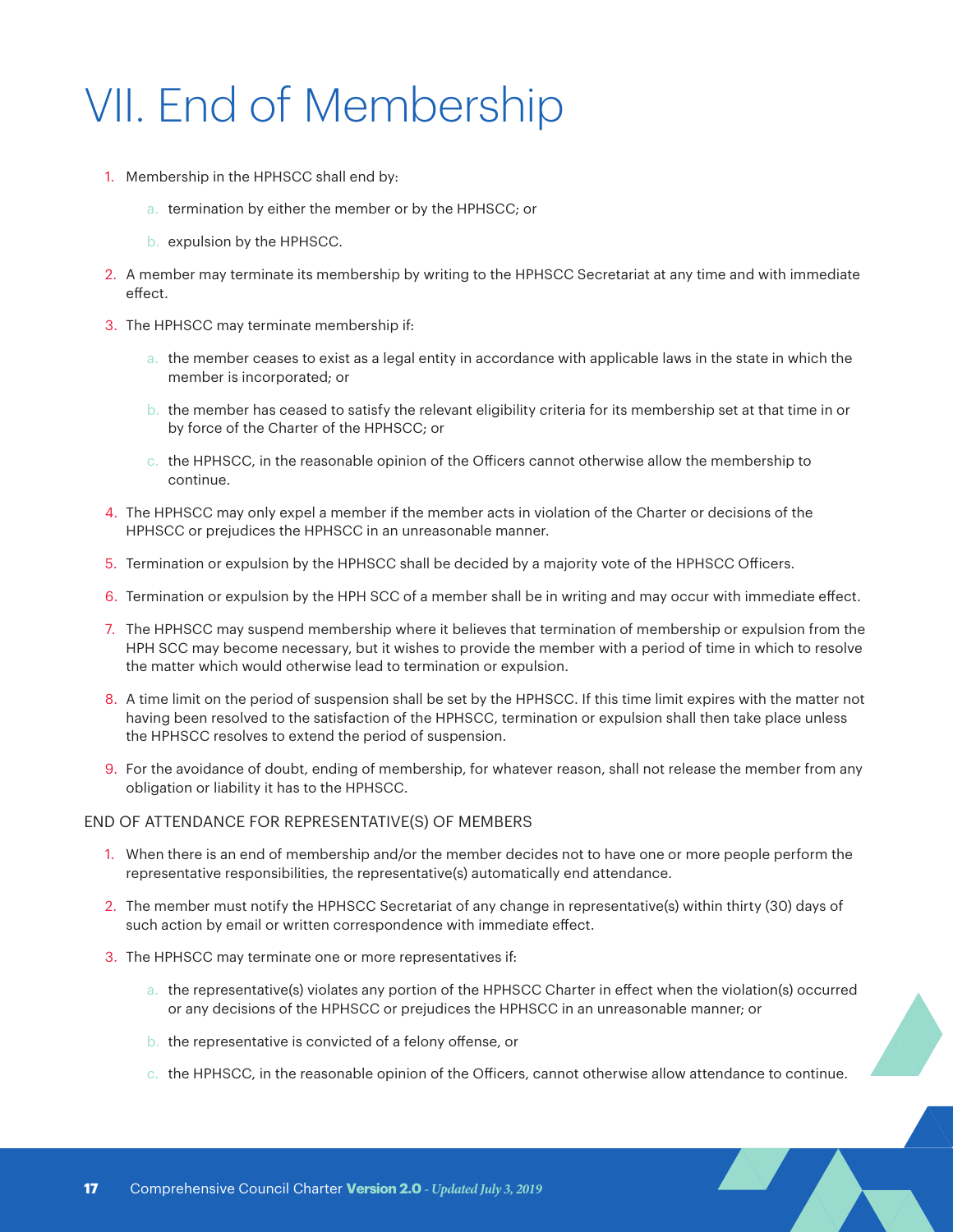- 4. The HPHSCC Officers will alert the member in advance of any action.
- 5. Termination or expulsion by the HPHSCC shall be decided by a majority vote of the HPHSCC Officers.
- 6. Termination or expulsion by the HPHSCC shall be in writing to the member and the representative(s) and may occur with immediate effect.
- 7. The HPHSCC Officers may suspend attendance of one or more representatives when it believes that termination or expulsion from the HPHSCC may become necessary, but it wishes to provide the member and representative(s) with a period of time in which to resolve the matter which would otherwise lead to termination or expulsion.
- 8. A time limit on the period of suspension shall be set by the HPHSCC. If this time limit expires with the matter not having been resolved to the satisfaction of the HPHSCC, termination or expulsion shall then take place unless the HPHSCC resolves to extend the period of suspension.
- 9. Ending of membership, for whatever reason, shall not release the member from any obligation or liability it has to the HPHSCC.

**AND**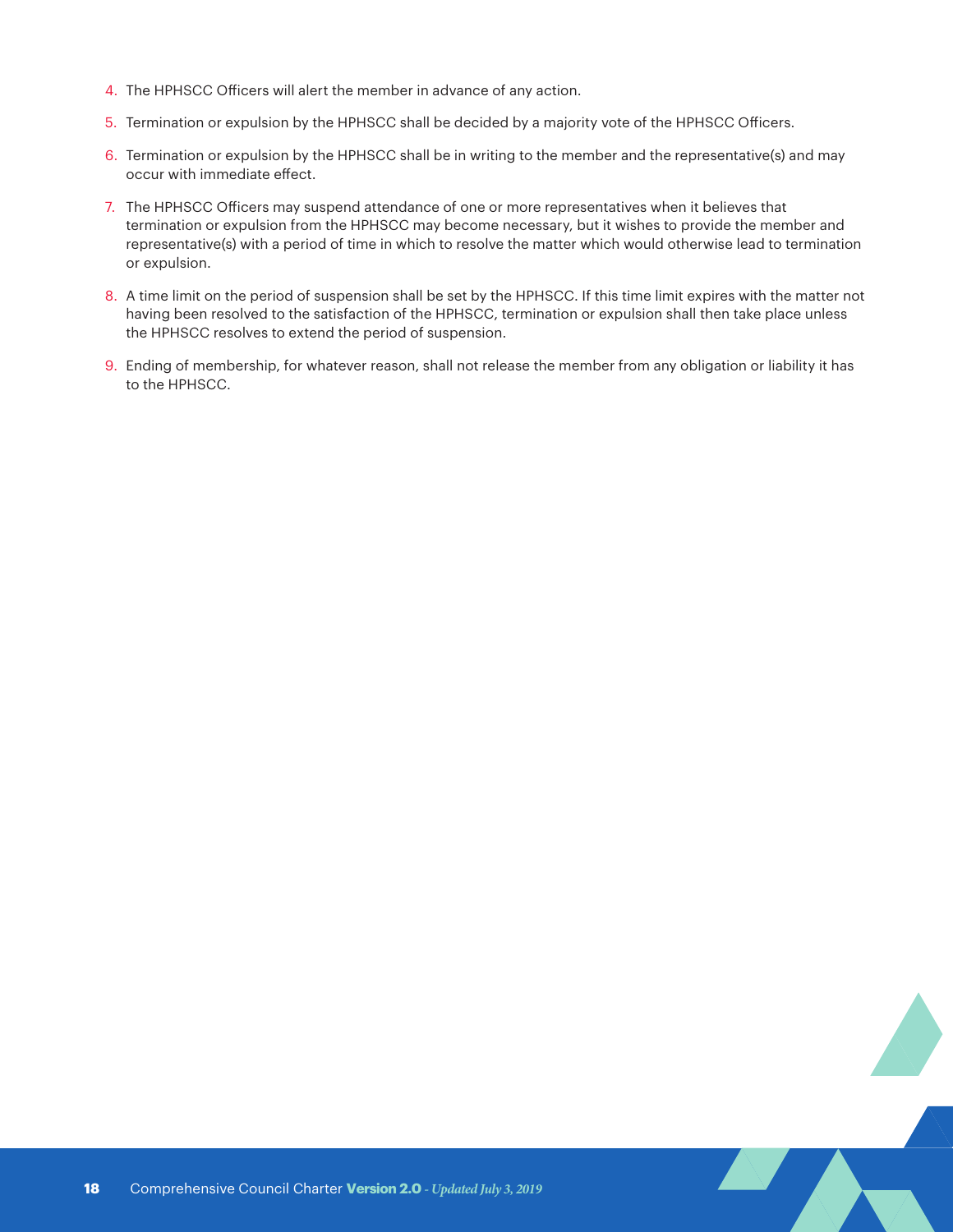<span id="page-18-0"></span>

# Appendix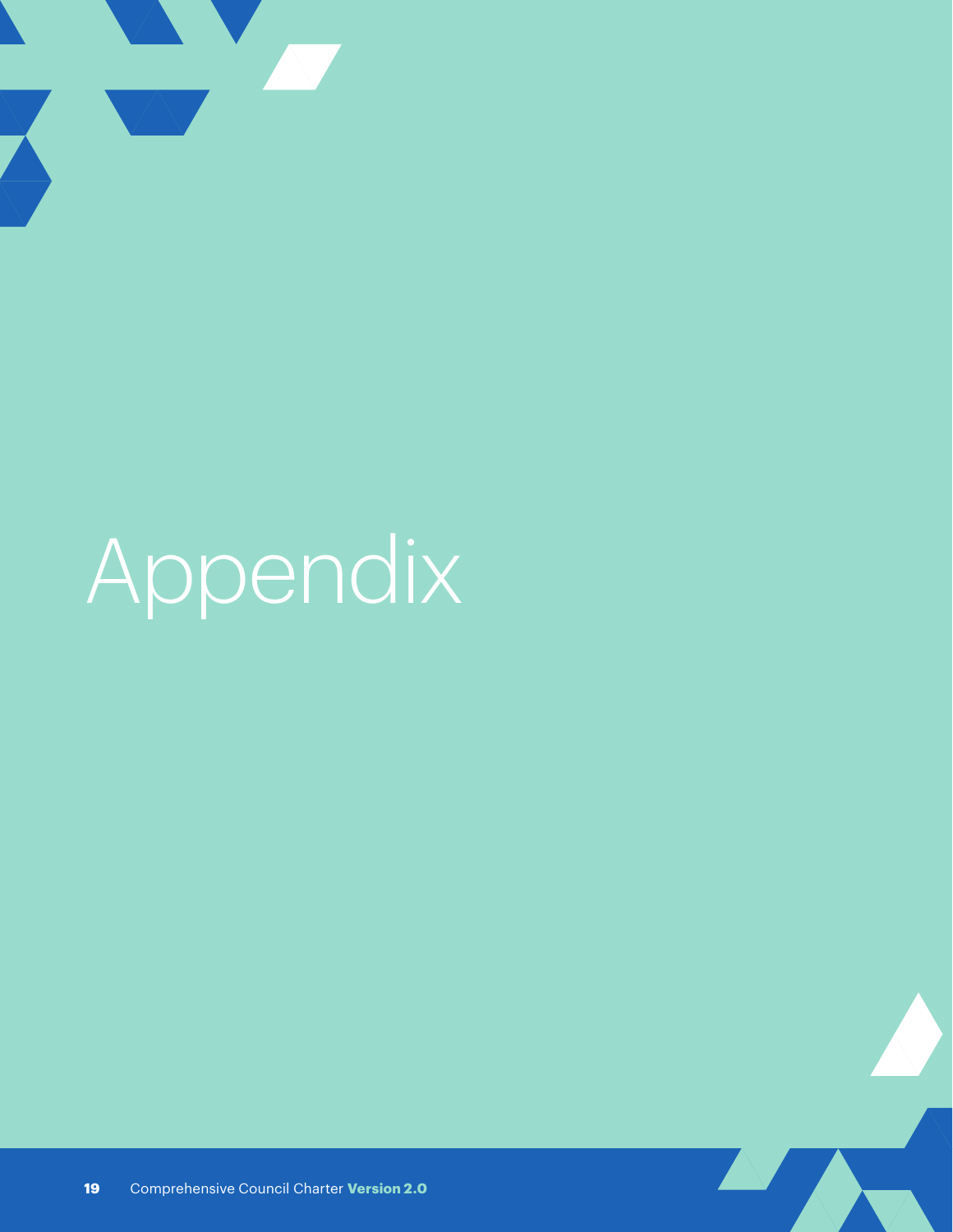# <span id="page-19-0"></span>**APPENDIX A: GLOSSARY OF ACRONYMS**

**CIKR** – Critical Infrastructure Key Resources **CIC-SC** – Critical Infrastructure Cross Sector Council **FSLC** – Federal Senior Leadership Council **GCC** – Government Coordinating Council **HPHGCC** – Healthcare Sector Government Coordinating Council (also referred to as the GCC in this charter document) **HPHSCC** – Healthcare and Public Health Sector Coordinating Council **JCLCWG** - Joint Council Leadership Coordination Working Group **NIAC** - National Infrastructure Advisory Council **PCIS** – Partnership for Critical Infrastructure Security, Inc. **SCC** – Sector Coordinating Council **SLTTGCC** – State, Local, Tribal, and Territorial Government Coordinating Council **SME** – Subject Matter Expert **SSA** – Sector Specific Agency

AV.

A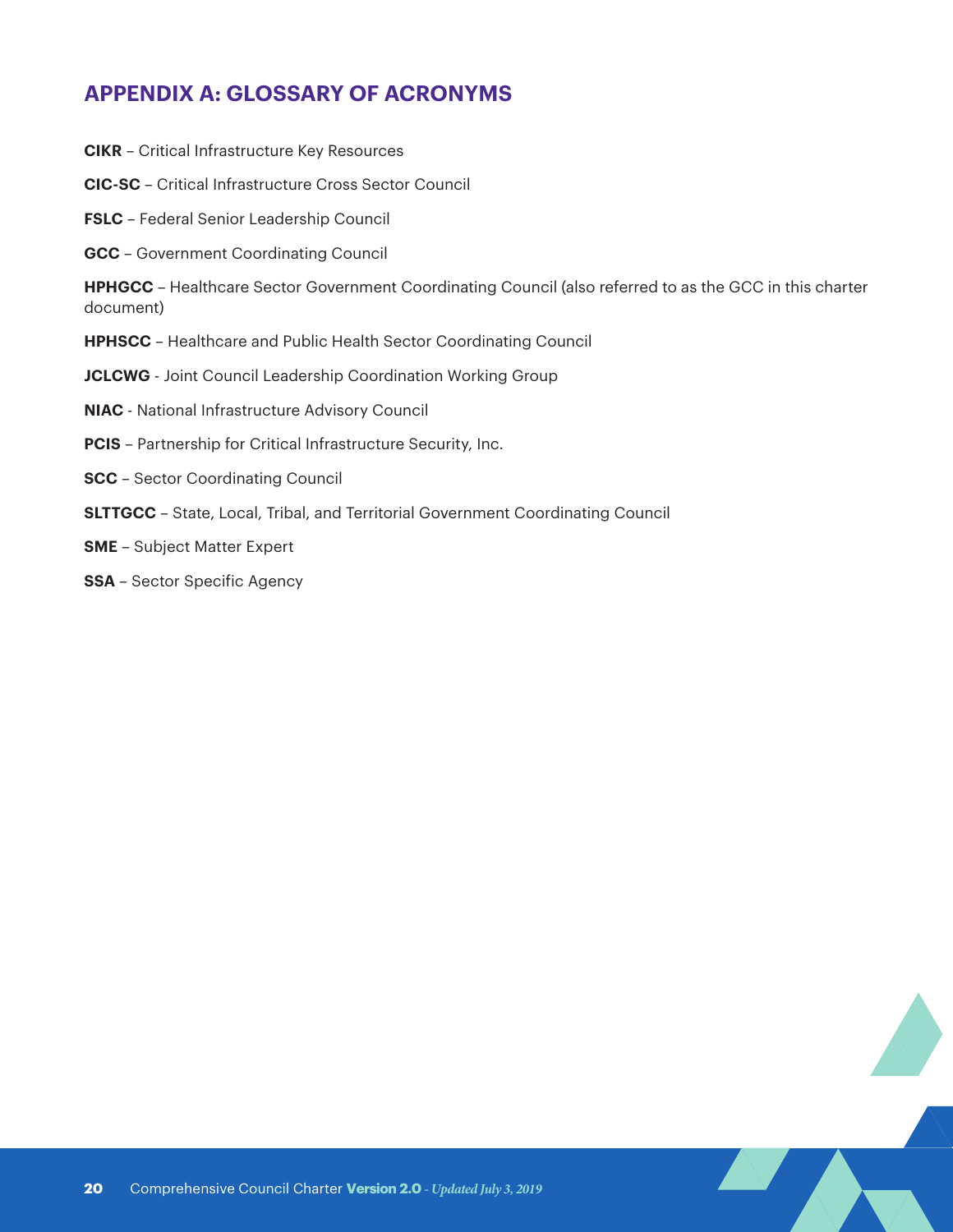# <span id="page-20-0"></span>**APPENDIX B: HPHSCC ETHICS GUIDELINES**

## I. HPHSCC Ethics Guidelines

The HPHSCC Ethics Guidelines are as follows:

- HPHSCC members shall comply fully with all applicable statutes, laws, and regulations;
- HPHSCC members shall be familiar with the source of the information they maintain access to, to respect the sensitivities and potential harm associated with the compromise of that information;
- HPHSCC members shall handle and distribute sensitive information only in manners permitted by or in keeping with federal policy;
- HPHSCC members shall not use the HPHSCC organization for personal or non-public gain and shall avoid the appearance of using the HPHSCC organization for personal or non-public gain;
- HPHSCC members shall not influence and shall avoid the appearance of influencing or seeking to influence public decisions for non-public benefit;
- HPHSCC members shall not induce any federal official to violate the law and shall avoid the appearance of inducing a federal official to violate the law; and
- HPHSCC members shall not make or give the appearance to make commitments, obligations, or representations improperly binding the United States Government, or the HPHSCC.

#### II. Process

#### A. COMMIT TO ETHICAL CONDUCT

Commitment to doing business honestly, ethically, and with respect for each other is critical to the public-private partnership. This partnership depends on an environment of open communication, empowerment, inclusion, integrity, and trust. These values remain at the forefront of our culture and our business decisions. We must maintain our commitment to these values and continue building a culture that understands what is acceptable and what is not. We should never compromise on issues of integrity.

When we are faced with an ethical dilemma, we all have a responsibility to take appropriate action. Regardless of the situation, we must exercise total honesty and integrity in everything we do. As members of public-private partnership, we are responsible for complying with all applicable laws and regulations. Our commitment to doing the right thing will strengthen the partnership and its reputation as a model of public-private cooperation.

#### B. KNOW THE GUIDELINES

Most people would never knowingly violate a law or policy. Sometimes situations arise where the right thing to do is not clear. HPHSCC members should refer to these Ethics Guidelines for clarification.

Long-term, trusting partnerships are built by being honest, open, and fair. These Guidelines reflect this principle.

Members of the HPHSCC are expected to know, understand, and abide by these Guidelines. HPHSCC members are expected to watch for potential violations of the Guidelines and to report them to one of the chairs or the secretariat—whether they occur inside the HPHSCC framework or through external dealings with members' customers or other persons, businesses, or government organizations.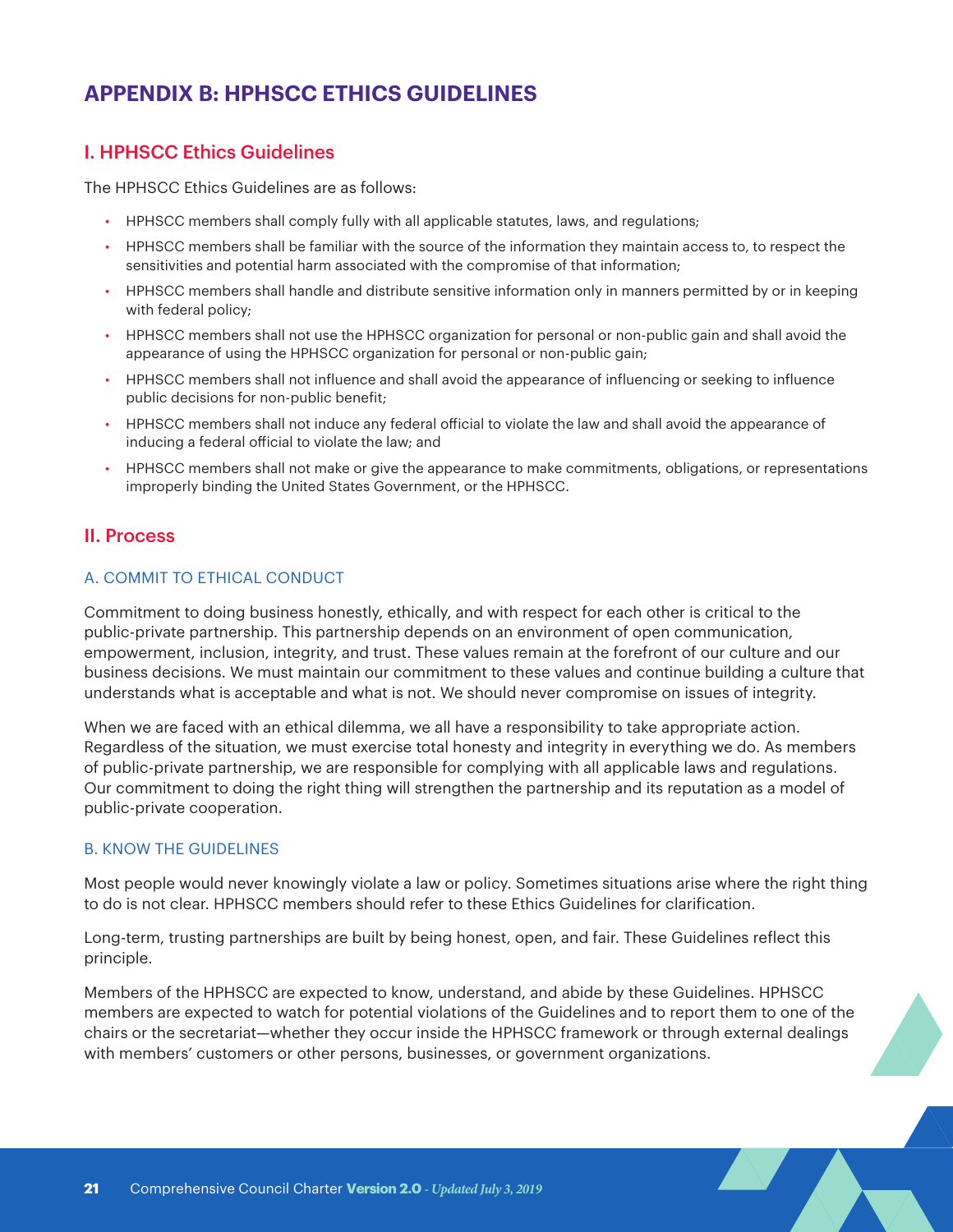<span id="page-21-0"></span>These Guidelines are detailed but cannot address every situation HPHSCC members may possibly face. HPHSCC members are expected to exercise good judgment in decision-making and to seek help when they have questions or concerns not addressed in the Guidelines.

#### C. SHARE CONCERNS

All HPHSCC member are expected to report promptly any issue or concern they believe, in good faith, may constitute a violation of the Guidelines or their organization's policies. HPHSCC members are also encouraged to come forward if they encounter a situation that "just does not feel right." Open communication and empowerment are key elements of trust, and HPHSCC members' commitment to take action to share concerns will help to ensure an ethical working environment for all public-private sector partnership members.

There are several options available for voicing concerns. If a private sector HPHSCC member has questions about these Guidelines or wants more details about a particular policy, he or she may contact an HPHSCC Officer or an Federal official in the FSLC. Federal government Partnership members should consult their agency/organization's ethics counselor or legal advisor regarding Federal obligations related to ethics and Executive Branch standards of conduct.

#### III. Federal Ethics Legal Considerations

An understanding of Federal Ethics Laws is essential for Federal Officials and for private-sector individuals doing business with the Federal government. These Ethics Guidelines are supported by a host of Federal laws that may be referenced in the U.S. Office of Government Ethics' (OGE) Compilation of Federal Ethics Laws. Many ethics topics in that compilation—such as conflicts of interest; bribery and gifts; and procurement integrity—warrant specific reference in these Guidelines.

#### A. CONFLICTS OF INTEREST

Conflicts of interest can be personal or organizational. Personal conflicts of interest can encompass a variety of situations involving use of official position for personal gain. An area that raises particular ethical and business concerns for the Federal government is the "organizational conflicts of interest" or "OCI." The Government is required to avoid strictly even the appearance of a conflict of interest when it is procuring goods and services. OCI rules detailed in Federal regulations focus upon the unfair competitive advantage that a potential contractor has, or may gain, from previous work performed for, or other involvement with, the Government, or the potential for bias in the evaluation or award of a prospective procurement.

OCI concerns are important to the public-private partnership because of the risk posed to the public trust regarding private-sector members in the HPHSCC. To avoid that situation, no private-sector HPHSCC member may be placed or permitted to act in a manner where he or she provides assistance or advice to the government that can result in favor to its product or service in government procurement. In addition, no private-sector HPHSCC member may be provided access to information that creates an unfair competitive advantage for future government procurements. Failure to address effectively and proactively conflict of interest issues such as these will preclude private-sector entities from being able to compete effectively and will most certainly degrade the public's respect for and trust in the partnership.

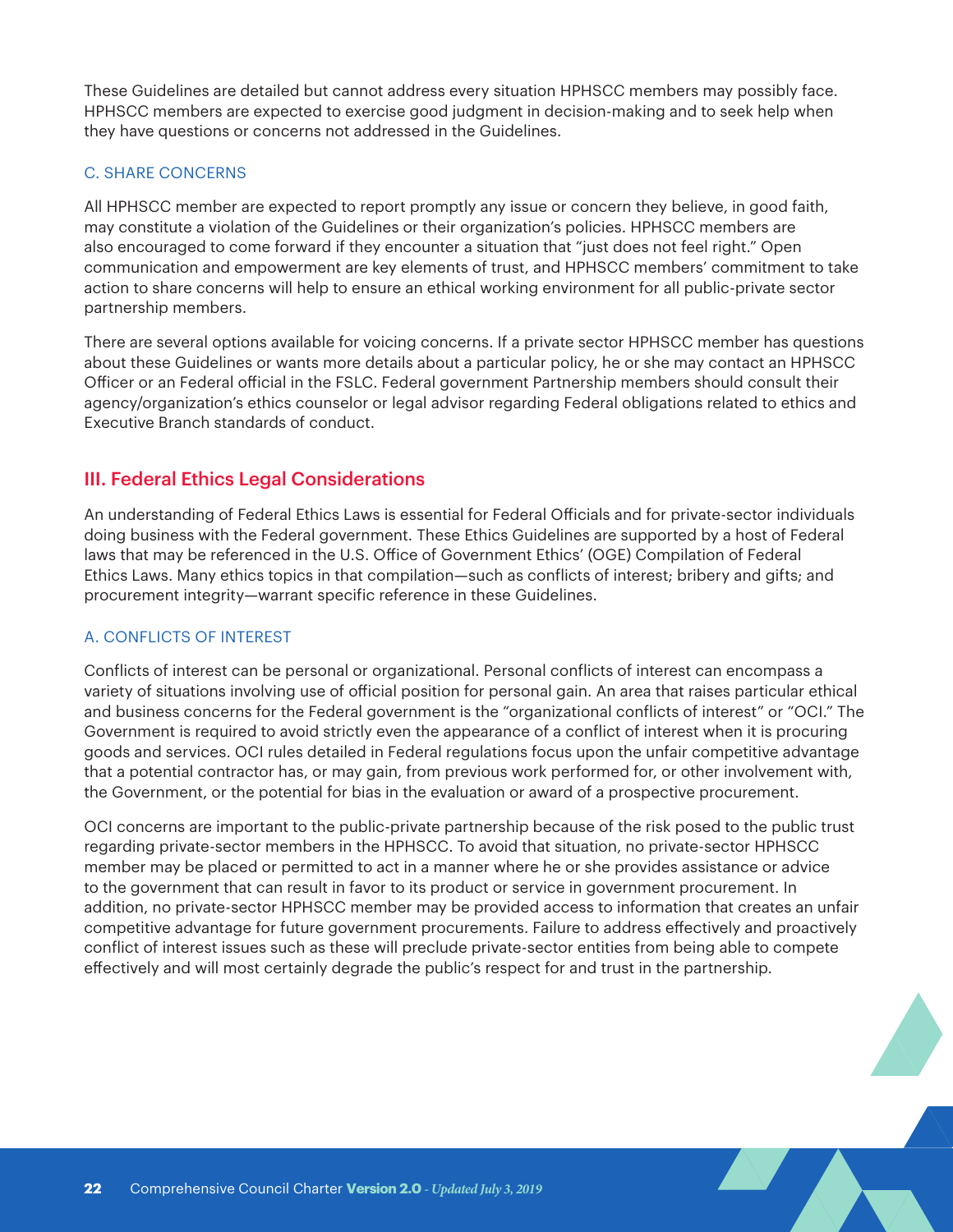#### B. BRIBES, KICKBACKS, AND ILLEGAL GRATUITIES

#### *Bribery*

Federal and State bribery laws generally provide that it is a crime to give or promise "anything of value" to a public official (or to a person who has been selected as a public official) with the intent to influence that official to do an official act. Usually bribes are cash payments, however sometimes non-cash payments (such as expensive gifts) are also considered bribes under the law.

No HPHSCC member shall offer, solicit, or accept a bribe in connection with any public-private partnership transaction. The partnership is built on mutual trust. HPHSCC members engaging with public partners must be beyond challenge or reproach in connection with every transaction.

Violation of the bribery laws can lead to imprisonment, fines, or both, depending on the magnitude of the transaction.

#### *Kickbacks*

HPHSCC members must comply strictly with the Anti-Kickback Act of 1986 and similar state statutes to which they may be subject. A kickback is generally defined as any money, fee, commission, credit, gift, gratuity, thing of value, or compensation of any kind provided, directly or indirectly, by any prime contractor, prime contractor employee, subcontractor or subcontractor employee, for the purpose of improperly obtaining or rewarding favorable treatment in connection with a prime contract or a subcontract relating to a prime contract. A kickback is similar to a bribe, except that, instead of involving an attempt to influence a public official, it extends to obtaining favorable treatment between prime and subcontractors.

The Anti-Kickback Act is a Federal law that prohibits the use of kickbacks by prime contractors and subcontractors who seek the award of Federal government contracts. Violations of the Anti-Kickback Act can result in both criminal and civil penalties against individuals and the company.

#### *Gratuities*

The law regarding gratuities, similar to the bribery law, prohibits giving, offering or promising "anything of value" to a public official. Generally, Federal government employees may never solicit gifts and may not accept gifts or gratuities from individuals and/or companies who seek to do business with the government or that are provided based upon their title or position with very limited exceptions. As distinguished from bribery, however, and to avoid even the appearance of impropriety, the gratuities regulations cover any gift or promise to give, whether or not intent to influence can be demonstrated.

Violations of the gratuities law can result in fines and/or imprisonment for companies and individuals, contract termination, suspension or debarment, and assessment of damages. HPHSCC members must comply with their public-sector partners' gift policies even though no contract, procurement, RFP, or RFI may be involved. Questions regarding the offer or acceptance of gifts and gratuities to Federal government officials should be addressed to the government official's ethics counselor, legal advisor, or to the United States Office of Government Ethics.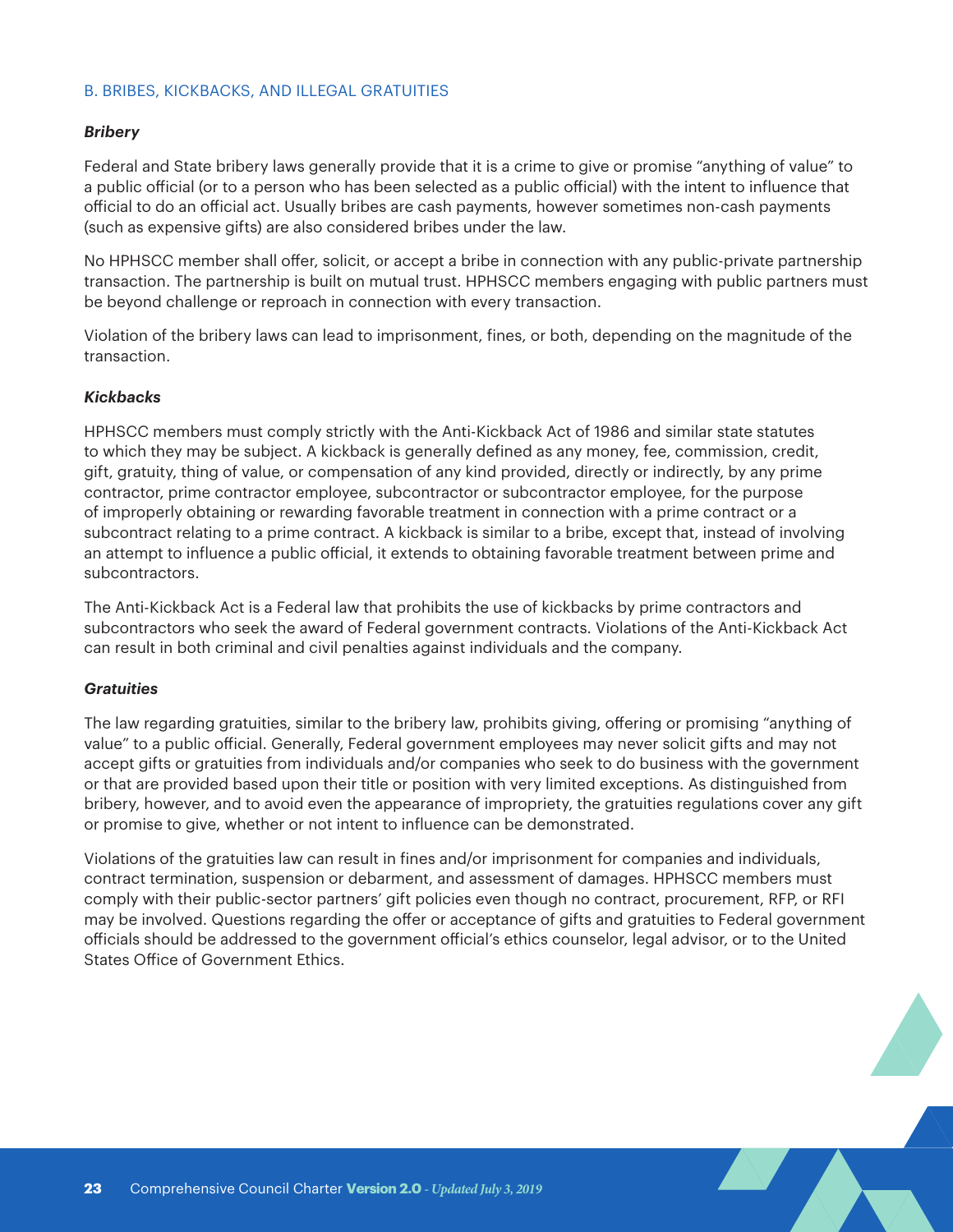#### C. FEDERAL GOVERNMENT PROCUREMENTS

#### *The Procurement Integrity Act*

In 1996, Congress passed the Office of Federal Procurement Policy Act, commonly referred to as the Procurement Integrity Act. This law applies to Federal government procurements that exceed \$100,000. It is aptly named Procurement Integrity because it seeks to protect the integrity of the Federal government procurement system. The Act requires that bid and proposal information be protected from disclosure and prohibits improper influence over procurement officials. The Procurement Integrity Act restrictions apply to all contract awards, whether competitive or sole source.

Public sector members of the partnership provide Executive Secretariat support services to the Critical Infrastructure Cross-Sector Council (CIC-SC) and several Sector Coordinating Councils (SCCs) when doing so enhances their participation in activities that promote government mission interests. This support is provided through support contracts funded by Federal appropriations. In addition, private sector members provide support to other private-sector members through contracts and other legitimate business arrangements. Because of the complex business, Executive Secretariat support, and CIKR policy coordination relationships involved, disclosure of support contract bid and proposal information to private sector members in the public-private sector environment or the conduct of any industry-to-government business or procurement discussions could easily be perceived as evidence of improper access to or influence over procurement officials and should be strictly avoided.

Additionally, the Act places certain post-employment restrictions on Federal government employees involved in procurements. HPHSCC members must comply with these restrictions when they hire former Government personnel.

Violations of the Procurement Integrity Act are criminal and civil offenses, punishable by both imprisonment and fines.

#### *Post-Employment Restrictions*

HPHSCC members cannot offer, and a Federal Government official cannot accept from members, compensation, directly or indirectly, after serving in any of the following capacities in a procurement awarded to the member: procuring contracting officer, source selection authority, member of the source selection evaluation board or head of the finance or technical evaluation teams, program manager, deputy program manager or administrative contracting manager. This ban on compensation applies if the procurement or procurement-related action exceeded ten million dollars (\$10,000,000), and it continues for a period of one year. The one-year compensation ban begins on various dates based on the actual role of the official. Government procurement officials may also be subject to other kinds of post-employment restrictions.

#### *Bid or Proposal Information and Source Selection Information*

Government source selection information, such as procurement plans, technical evaluation plans, or source selection rankings, prepared by an HPHSCC member or rightfully in a member's possession should be protected from unauthorized disclosure, even within the public-private partnership, and marked appropriately. While the member may choose to release its own bid or proposal information to third parties, it may not solicit or obtain the bid or proposal information of others prior to contract award.

In addition to these restrictions, Federal Antitrust law and some state laws also protect companies from improper use of their proprietary and trade secret information. HPHSCC members should only seek access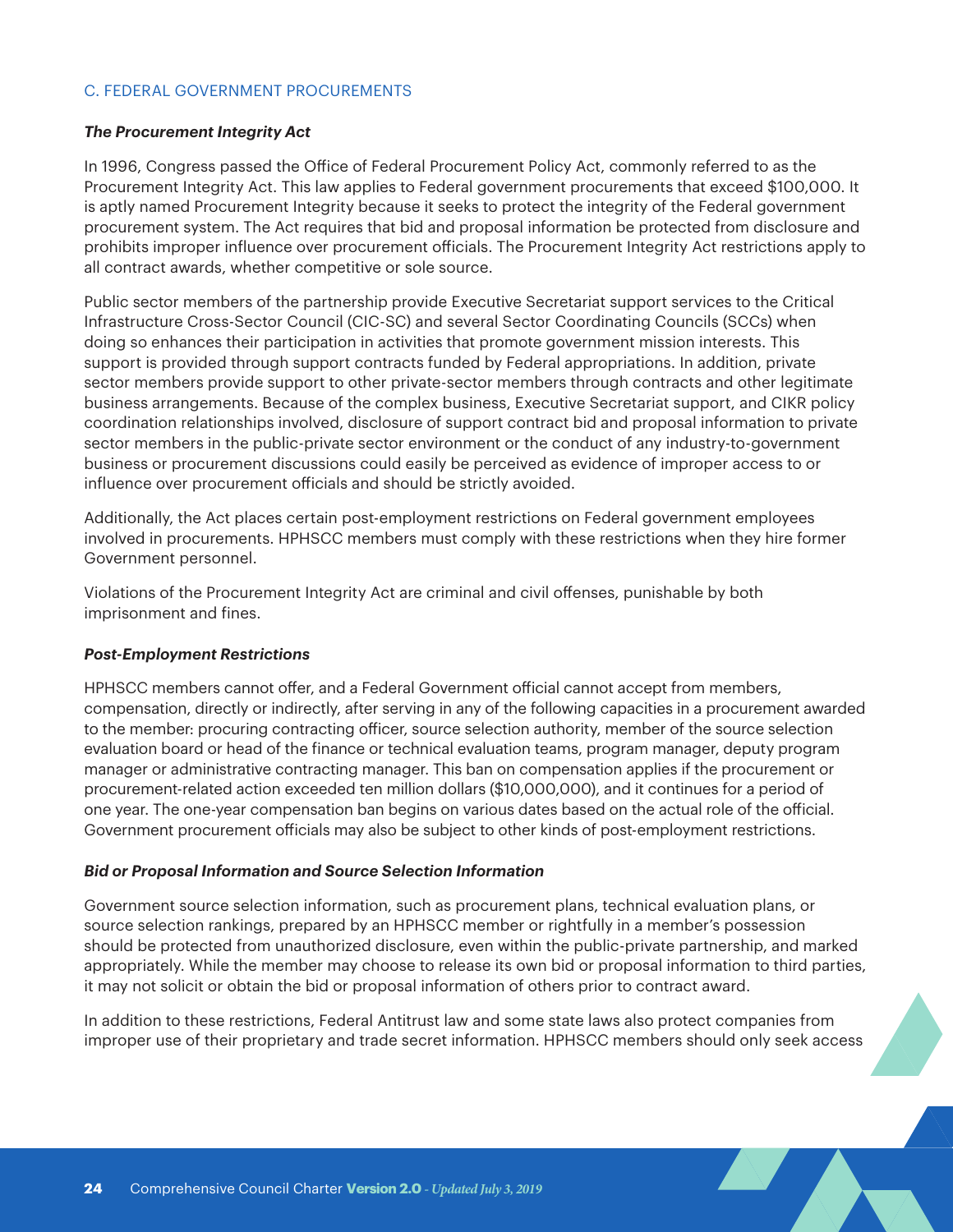to public domain information about procurements, even after contract award and should never use the public-private partnership framework or relationships developed within the framework as a source for coordination regarding their Federal procurement activities.

#### D. GOVERNMENT SECURITY

HPHSCC members may maintain facilities authorized by the Federal government to store classified national security information. Access to such information is restricted to those HPHSCC members' employees with proper Federal government clearances and a need to know. All such cleared employees who enter a cleared facility agree to adhere to all stated policies and procedures required to maintain its cleared status.

The unauthorized possession, use, or disclosure of classified national security information is punishable under Federal Espionage laws and criminal statutes.

#### E. LOBBYISTS AND OTHER THIRD PARTIES

Federal laws govern the disclosure of agreements with, and payments to lobbyists and certain third parties. The term "Lobbying" includes influencing or attempting to influence an officer or employee of Congress, or any employee or member of Congress in connection with any of the following covered Federal actions: the awarding of any Federal contract, and the extension, continuation, renewal, amendment, or modification of any Federal contract.

HPHSCC members should not, nor should they hire third parties to engage in lobbying on behalf of the HPHSCC regarding the awarding, extension, continuation, renewal, amendment, or modification of any Federal contract.

#### IV. REVIEW, DISPOSITION, AND DOCUMENTATION PROVISIONS

All new HPHSCC and Cross-Sector Council members must read and acknowledge agreement with these Guidelines. Existing HPHSCC members must annually review and acknowledge agreement as well.

Questions regarding ethics issues in the public-private sector environment generally should be addressed to the leadership of the HPHSCC. Similarly, ethics concerns by government members should be addressed to their ethics counselor, legal advisor, or to the Department of Homeland Security's Agency Ethics Official. Suspected violations or infringement of these guidelines may be similarly communicated.

I, 1. 1. **have read, understand, and agree to comply with the above** HPHSCC Ethics Guidelines, including the General Principles, A through E.

**AND** 

Signature

Date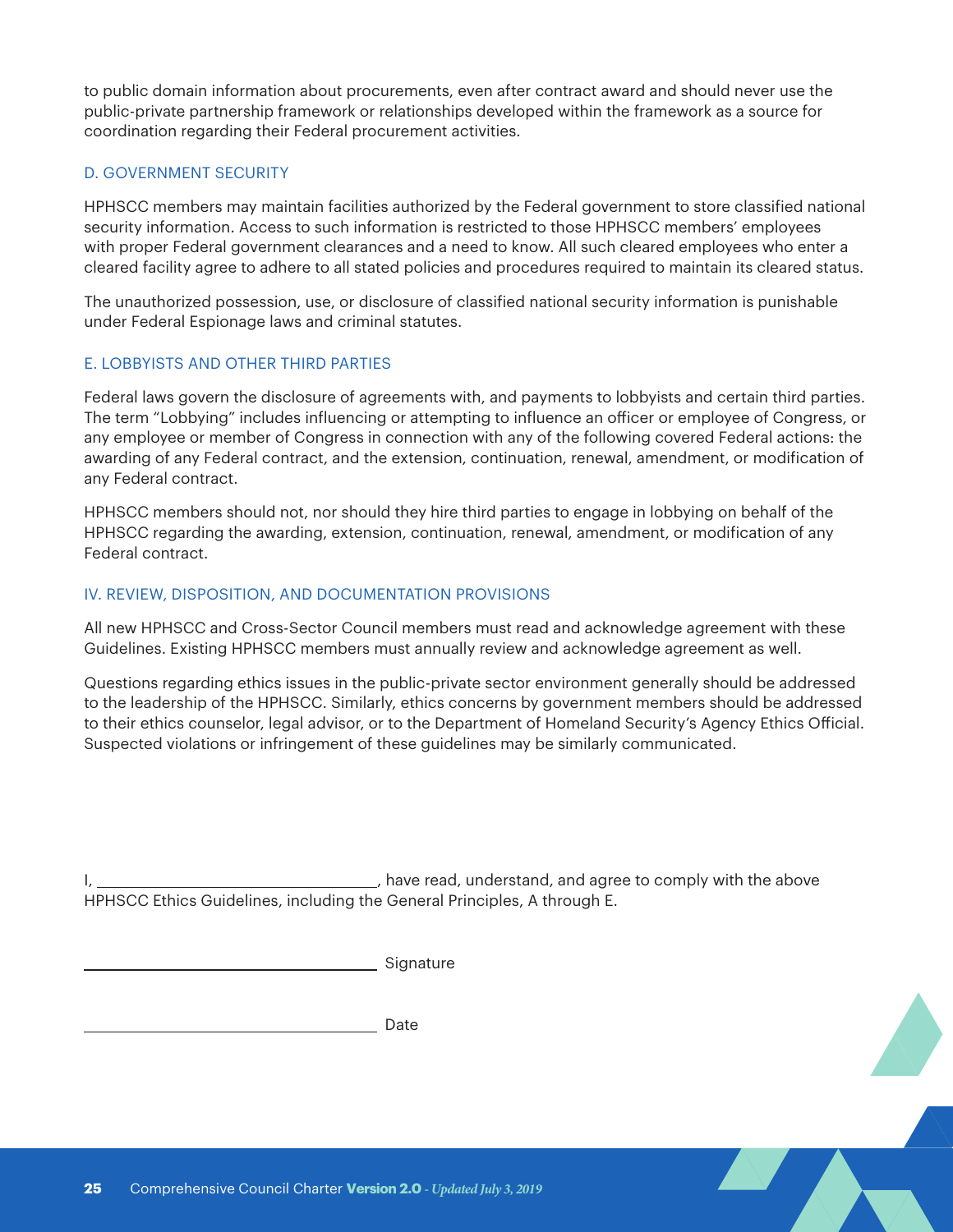# <span id="page-25-0"></span>Signature Page

The undersigned acknowledge they have reviewed the HPHSCC Comprehensive Charter and ratify its governance authority over the operations and activities of the members and operating bodies of the HPHSCC.

|    | <b>Printed Name</b>                                              | <b>Signature</b> | <b>Date</b> |
|----|------------------------------------------------------------------|------------------|-------------|
|    |                                                                  |                  |             |
|    |                                                                  |                  |             |
|    |                                                                  |                  |             |
|    |                                                                  |                  |             |
|    |                                                                  |                  |             |
|    |                                                                  |                  |             |
|    |                                                                  |                  |             |
|    |                                                                  |                  |             |
|    |                                                                  |                  |             |
|    |                                                                  |                  |             |
|    |                                                                  |                  |             |
|    |                                                                  |                  |             |
|    |                                                                  |                  | A Au        |
| 26 | Comprehensive Council Charter Version 2.0 - Updated July 3, 2019 |                  |             |